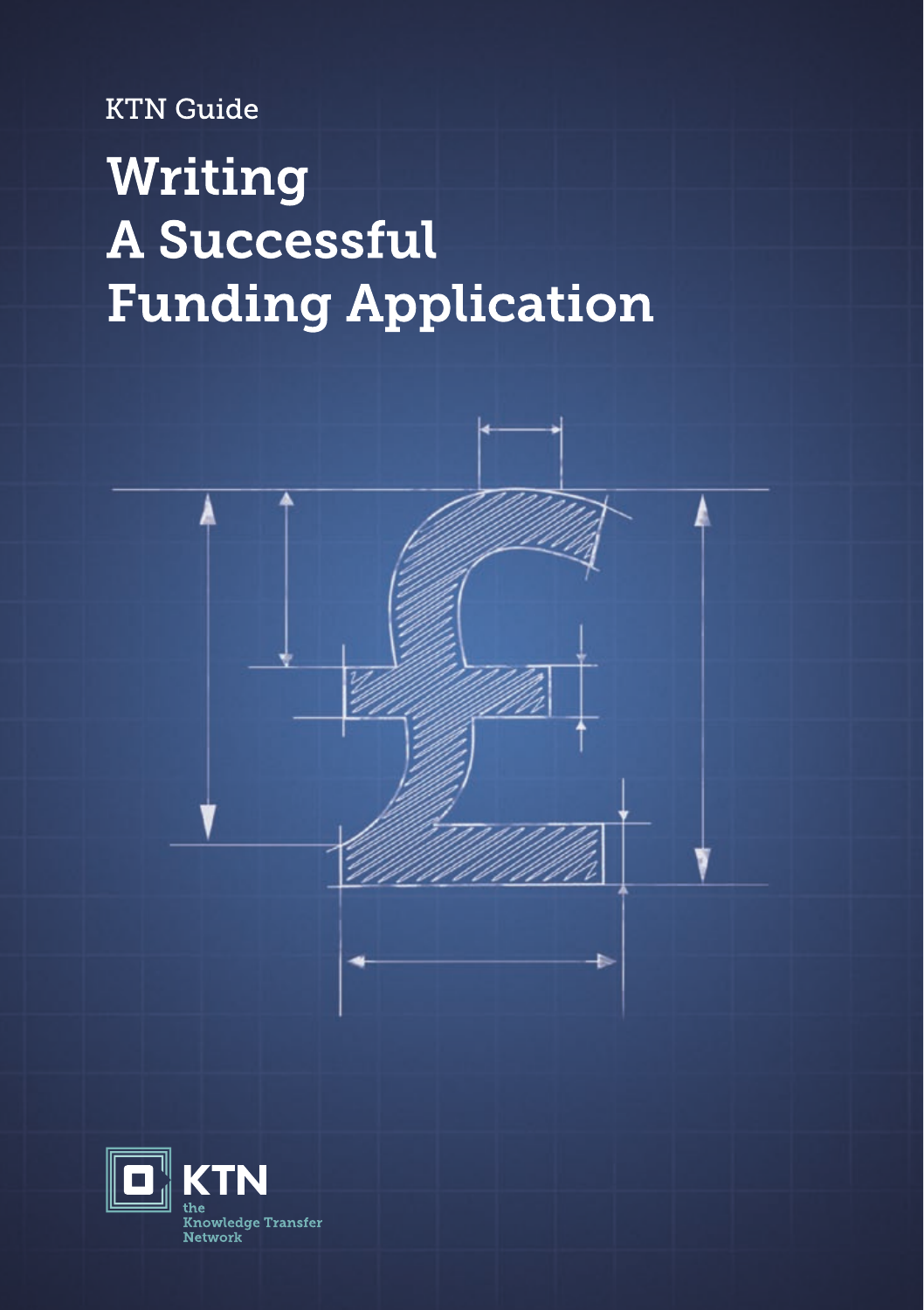# Table of Contents

| Ten Top Tips for Funding Applications [19-20]    |  |
|--------------------------------------------------|--|
| KTN Overview 21                                  |  |
|                                                  |  |
| Meet the Access to Funding & Finance Team  24-25 |  |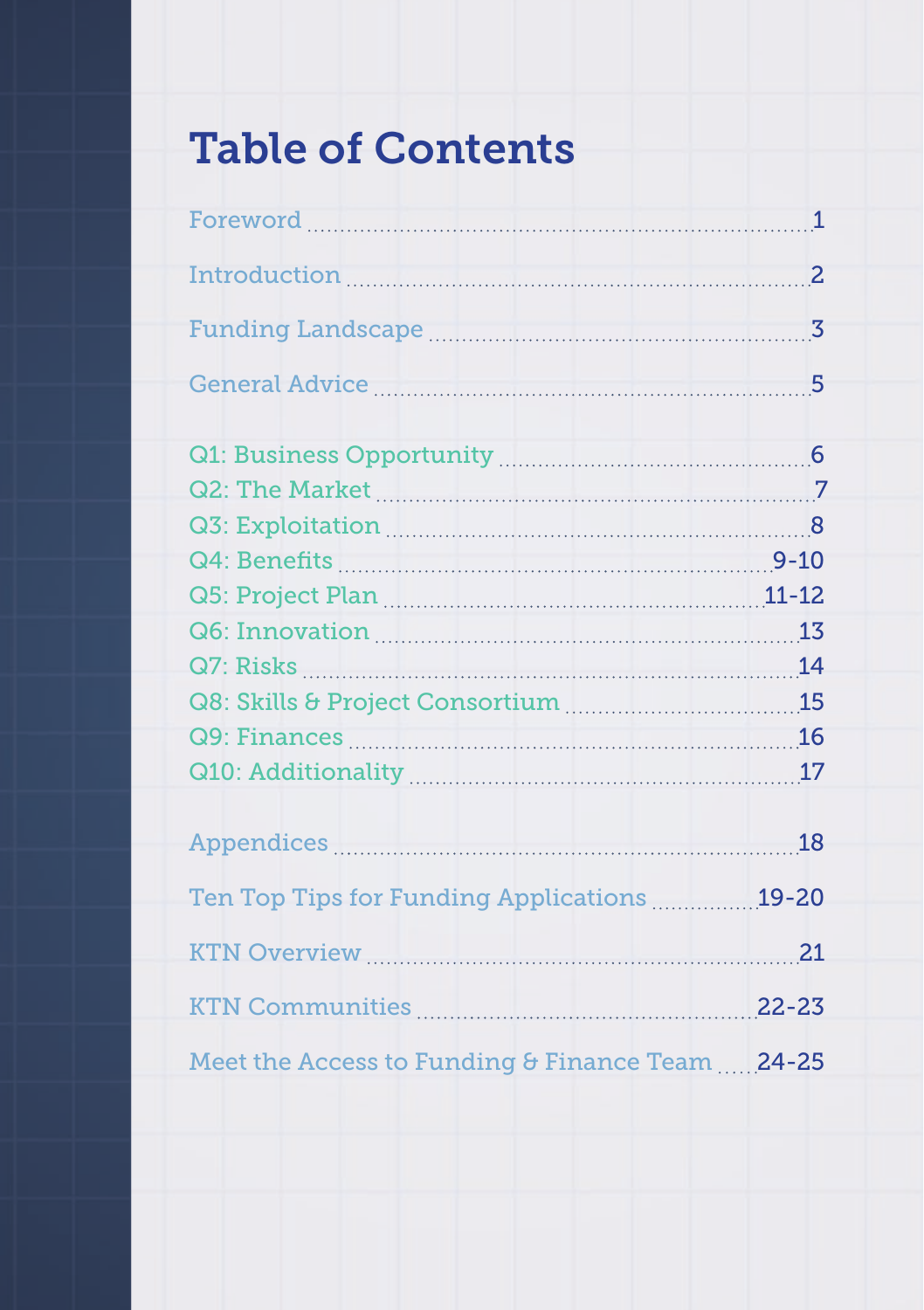### <span id="page-2-0"></span>Foreword

Many thanks for picking up this booklet about Writing a Successful Funding Application.

Grant funding is often seen as "free money", but that's a misnomer – it is as free as winning a sale or equity investment. You need to put effort into presenting the most compelling case that your grant application is a better option than all the other applications that are being assessed. Many of the questions that are asked by the grant application process are similar to the questions that investors or potential customers might be asking about your opportunity.

As well as funding important R&D work, securing grant funding can provide validation of your project by a third party. This can be useful in the investment process, to help investor confidence.

Finally, do make sure that the project you are proposing is worth all the effort that it can take to put together a great grant application. Compare the time required with seeking sales opportunities or other investment to further the project. By ensuring you only go for projects that are going to deliver real value to your company, you will not only be making best use of your time, but also putting forward the projects with the highest chance of success.

I hope that you find this booklet as useful as we found it fun to create

Ian Tracey Head of Access to Funding & Finance, KTN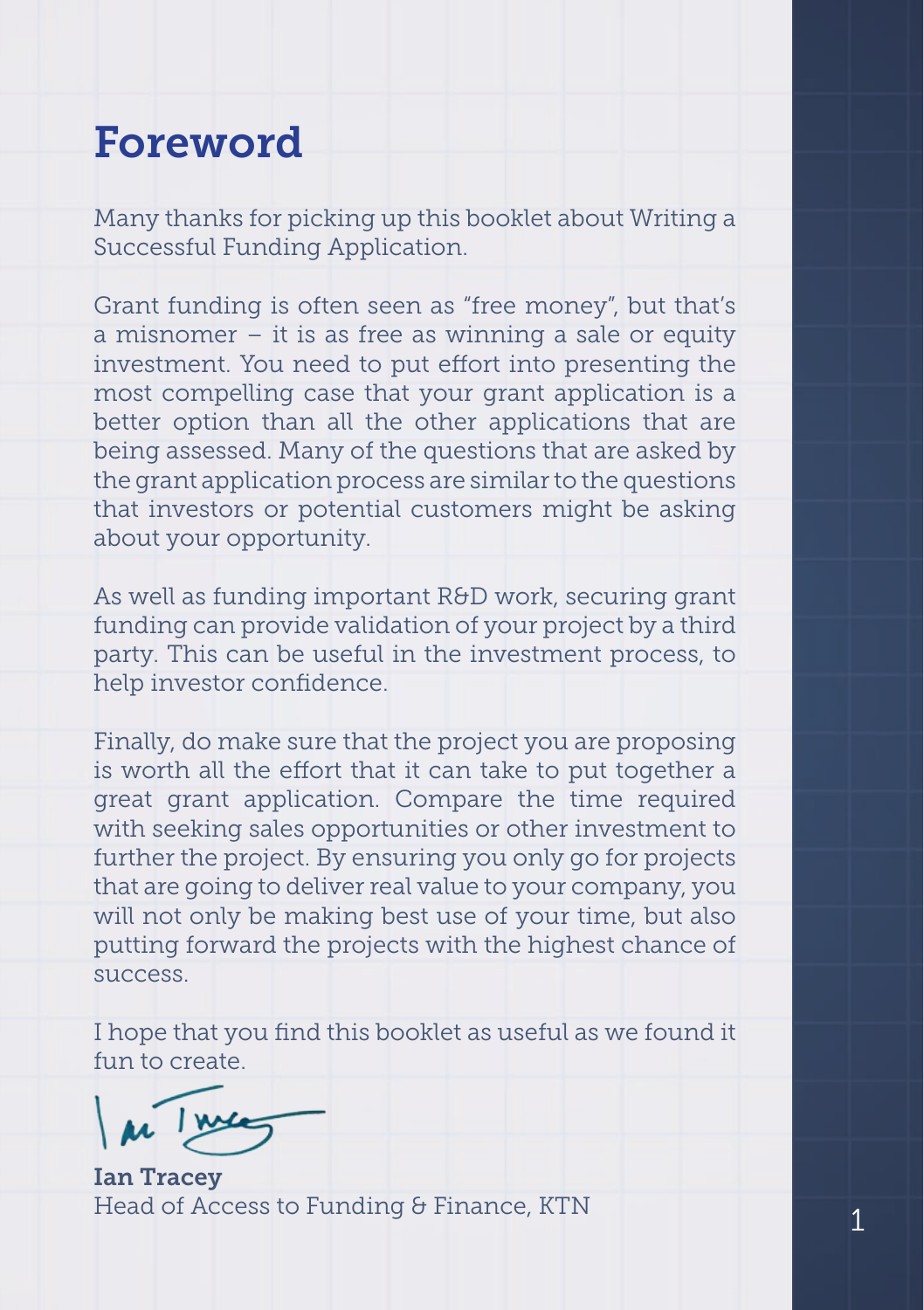### <span id="page-3-0"></span>Introduction

This short guide aims to help you prepare the best application you can for Innovate UK competitions by:

- Giving clear and detailed information about what to include in an application
- Making clear what an assessor is looking for
- Providing you with our 'Top 10 Tips'

This guide has been produced by KTN to supplement the official Innovate UK Guidance for Applicants (GfA). You should always read the GfA and other Innovate UK documentation relating to the competition you are applying to.

All of the Innovate UK funding programmes follow a similar pattern and you should bear in mind that the questions are designed to help rather than trip you up. It is important that you answer the questions asked and cover all aspects the Guidance for Applicants describes. You should try to use the language they are looking for: the easier you make it for the assessor to understand and check off the information they seek, the more likely the proposal will score highly.

The guidance that follows is for the standard 10 questions in a Smart Proof of Concept or Development of Prototype application but the same approach is largely transferable to all competitions.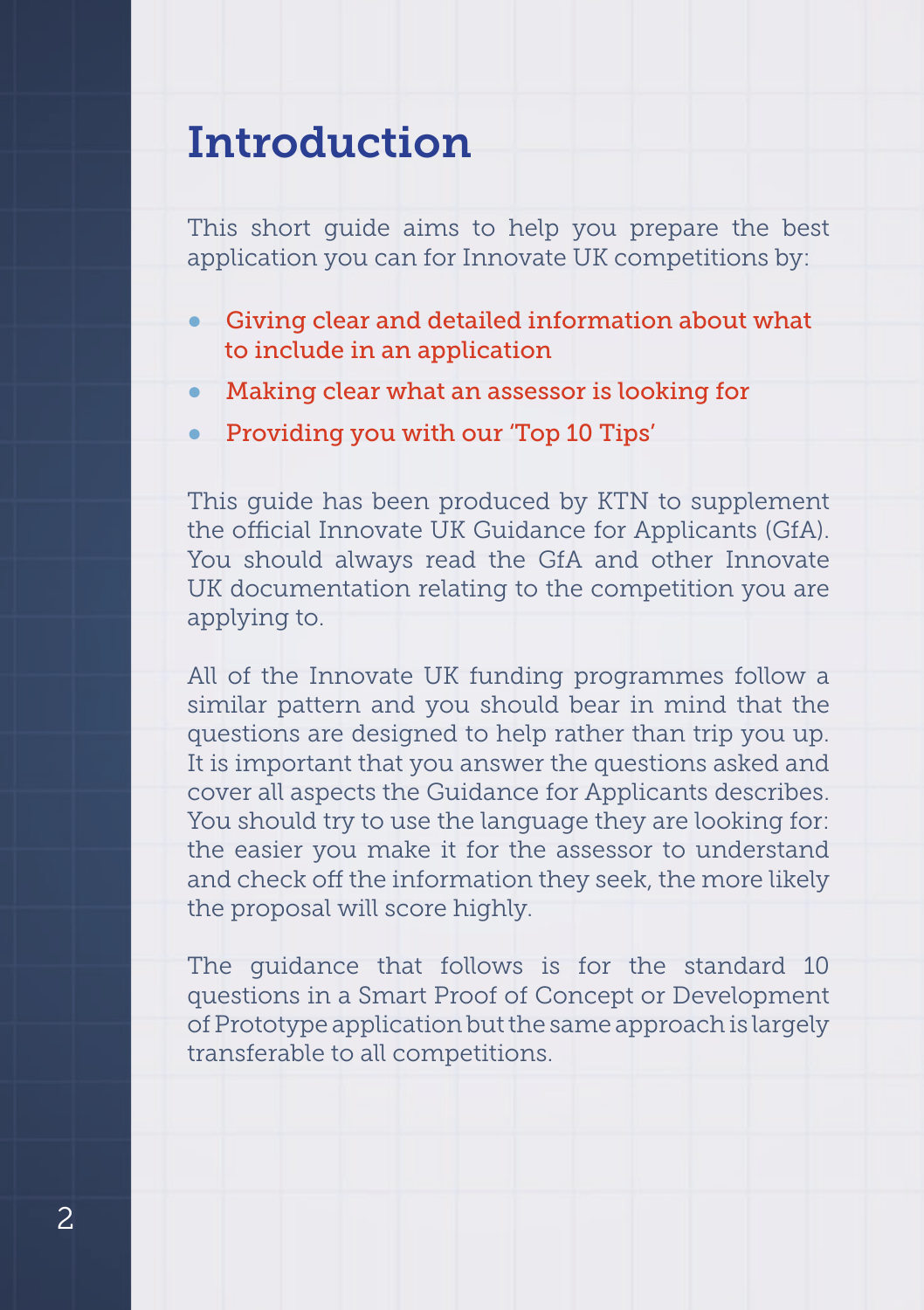### <span id="page-4-0"></span>Funding Landscape

The UK's funding support can be divided into three categories:

- Local/regional
- **National**
- **International**

Use the following information as a starting point of where to go depending on your location and what kind of funding you seek.

#### 1. Local/Regional Initiatives

The devolved administrations of Scotland, Wales and Northern Ireland each have separate support structures in place:

Scotland: scottish-enterprise.com

Wales: gov.wales

Northern Ireland: investni.com

England does not have a single organisation providing company support, instead support is provided by 39 Local Enterprise Partnerships (LEPs).

LEP Network: lepnetwork.net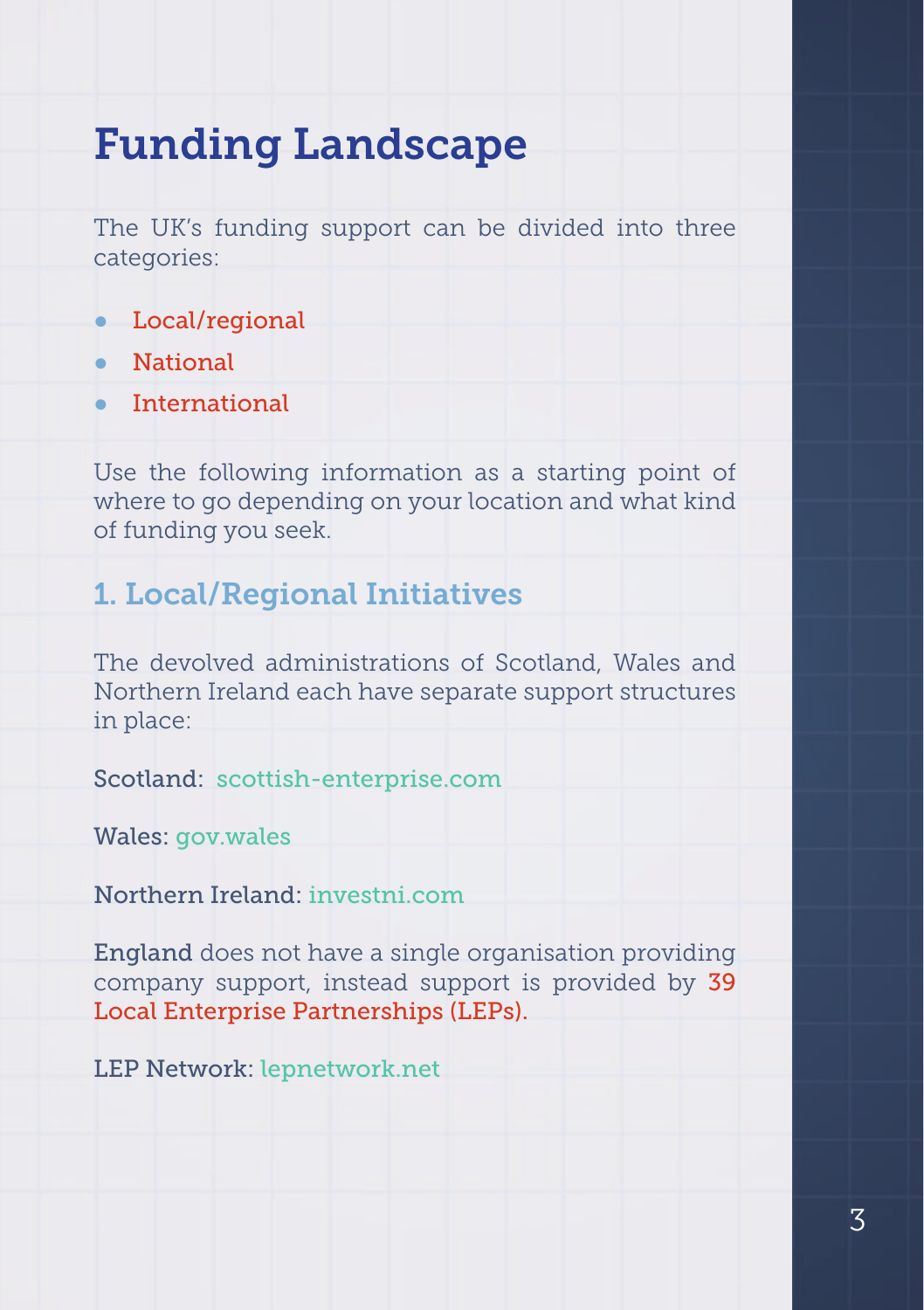### <span id="page-5-0"></span>Funding Landscape

#### 2. National Programmes

Innovate UK is the primary provider of innovation support for companies in the UK. They operate a range of support programmes depending on organisation type, size and need. The remit of Innovate UK is wealth creation for UK plc.

Search all programmes here: interact.innovateuk.org

#### 3. International Opportunities

Horizon 2020 (H2020) is the current programme in the EU for supporting R&D and innovation. As part of this, there are a number of programmes specifically to support SMEs, namely Eurostars and SME Instrument.

Search:

ec.europa.eu/programmes/horizon2020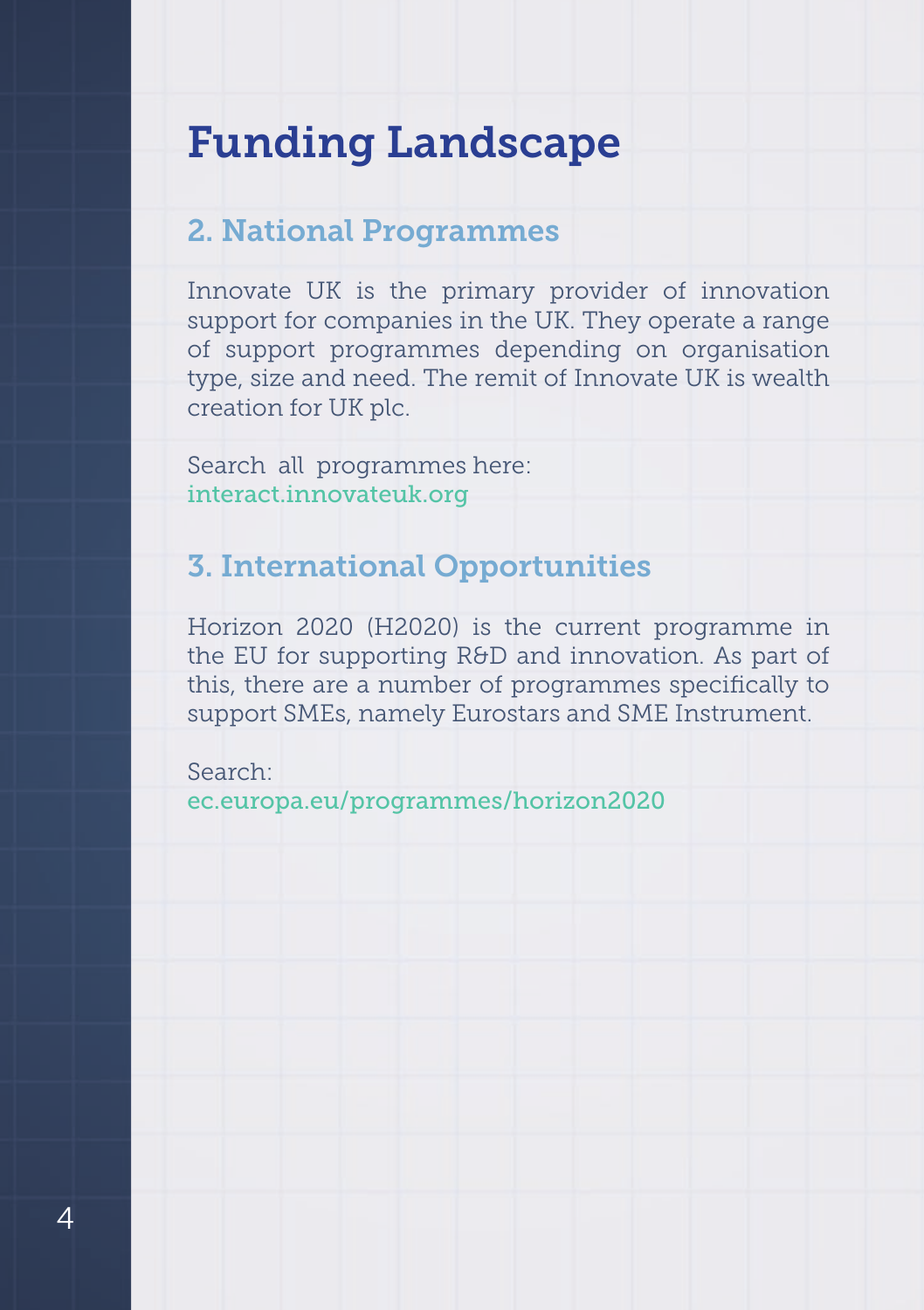

### <span id="page-6-0"></span>General Advice

Generally the first four questions should be used to describe the business plan relating to the project and the remaining six to detail the proposed project and how that fits within the business plan.

Avoid starting off by trying to explain how great your idea is or how clever the technology is. The first part is about setting the context for the market need and how that will be addressed and this must be laid out in as compelling and logical a way as possible. In essence, these questions are to address the four fundamental questions for any Innovate UK investment:

- Is it a big enough market? Does it represent value for money compared to the investment requested?
- **Can the innovation be world leading?** Is the idea sufficiently distinctive and strong to be successfully exploited in the UK?
- Is it at the right stage of development? It must be market driven, rather than predominantly a research project.
- Why should public money be used? What additionality over and above the normal course of business will be achieved?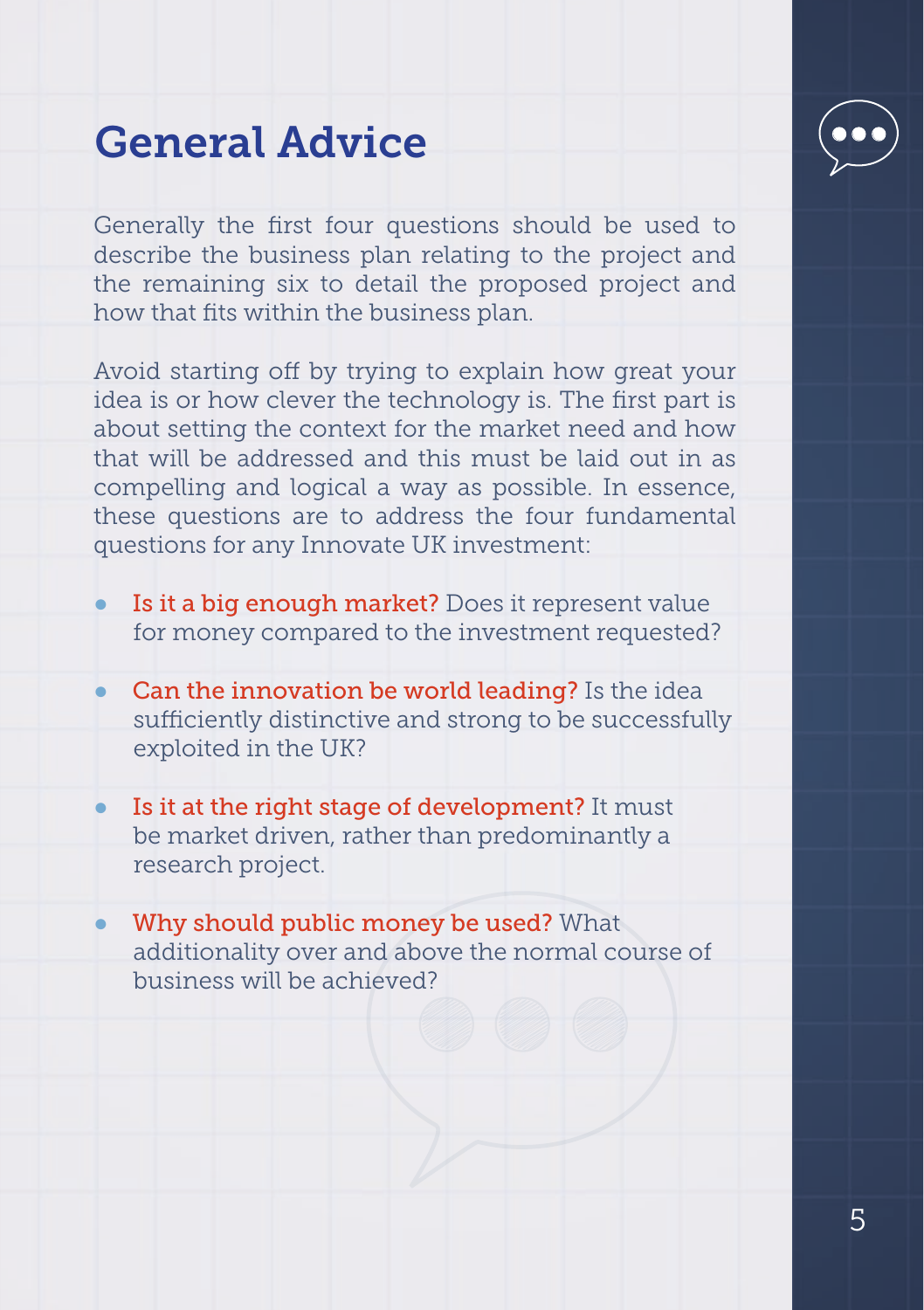## <span id="page-7-0"></span>Q1: Business Opportunity

Above all, the assessor is looking to understand the need and customer demand. What is the problem you are addressing? Is it a credible business opportunity? This must be laid out first before you begin to describe your idea. Poor responses talk too much about the solution without first describing the issue.

An ideal response explains why that market need exists (what is driving it) and what is required to meet it before describing how it will be addressed. This robust linkage between your proposed solution and its commercial outcomes must be spelt out.

Think about human considerations as well, as these are often lacking from technology-enabled innovations leading to less successful propositions:

- Is it desirable in the context of the customers' specific motivations and aspirations?
- Is it easy to adopt (i.e. is behaviour change required?)
- Does it fulfill a genuine need?
- Is it easy to use?

As this is the first question, the opening sentences are particularly important, and need to make it crystal clear to the assessor what the need is and what they will be reading about.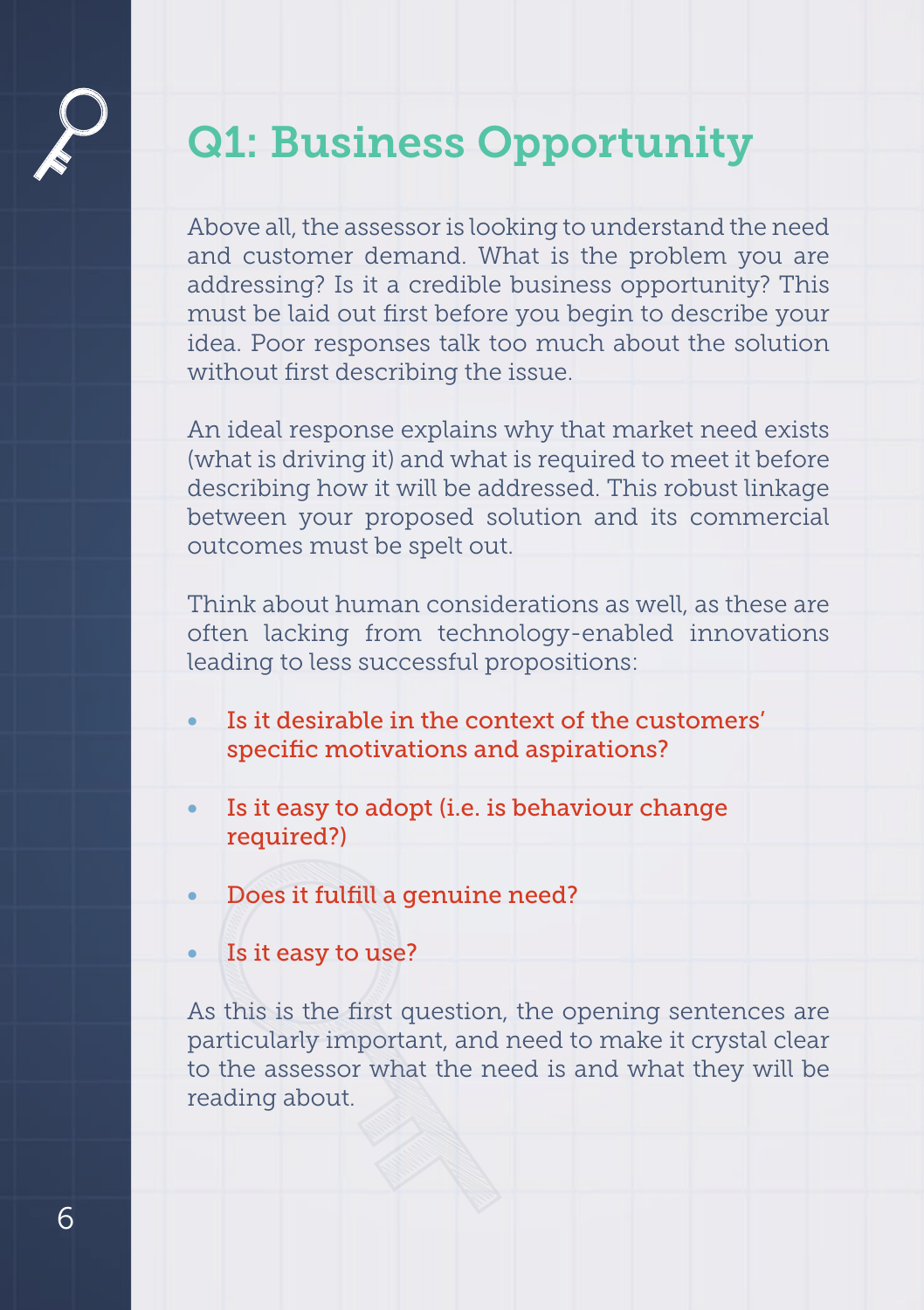### <span id="page-8-0"></span>Q2: The Market

The assessor is looking to see whether you understand the potential market for your project. The nature of the market you describe must relate to the need you described in Q1.

The best responses use current market data references (try to avoid wildly optimistic projections!) and describe the wider picture before focusing on the market share expected for your solution. The dynamics of the market are also important. Is it growing? How fast? What trends affect it? What is the competition? What are the barriers to entry?

Once this has been made clear, you must outline your strategy to access the market. The assessor wants to see if this is realistic. If you cannot explain how your product will be made, or who will retail it, you will be marked down.

Don't claim too much – the assessor knows what is possible and as far as return on investment is concerned, wants to see if the investment of public funding is value for money.

KTN has a tool available to help estimate return on investment expressed in GVA terms. For more information, contact: funding@ktn-uk.org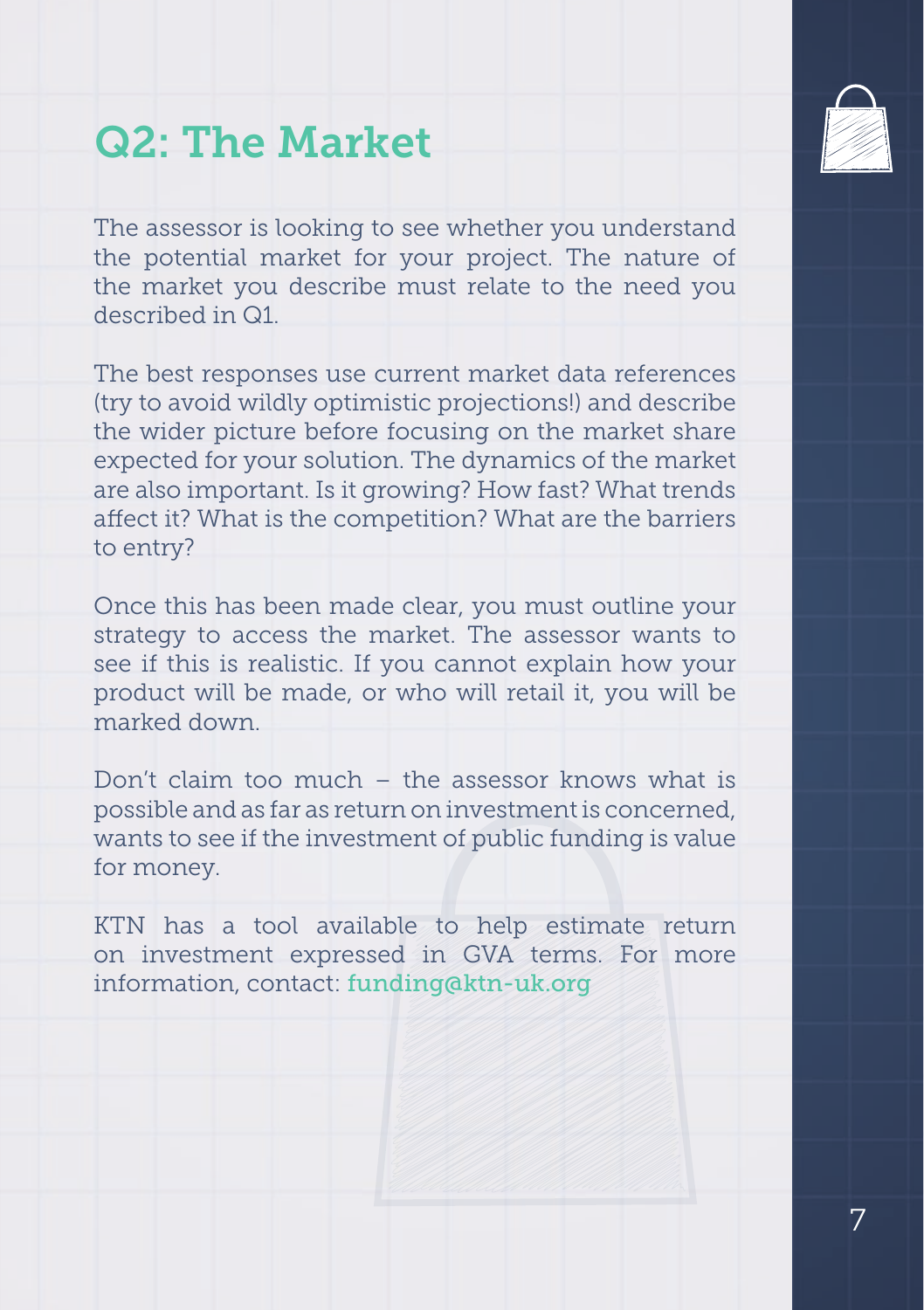<span id="page-9-0"></span>

## Q3: Exploitation

This question is focused on how you will make money from the idea – i.e. the heart of your business plan, placed in the context of the market opportunity (Q1) and market size (Q2).

Here it is important to emphasise what the expected outputs of the project will be that can be exploited, and how they will be exploited: your sales/service model and plans. These need to appear credible to the assessor and the projections for growth and market share must be robust and on a realistic timescale.

Essentially, the detail you provide here is supporting your claims of market capture in Q2 and the assessor is trying to establish whether it is likely to succeed. A badly defined market opportunity can often come undone at this point, with the assessor wary that your proposed project is more 'technology push' than 'market pull'.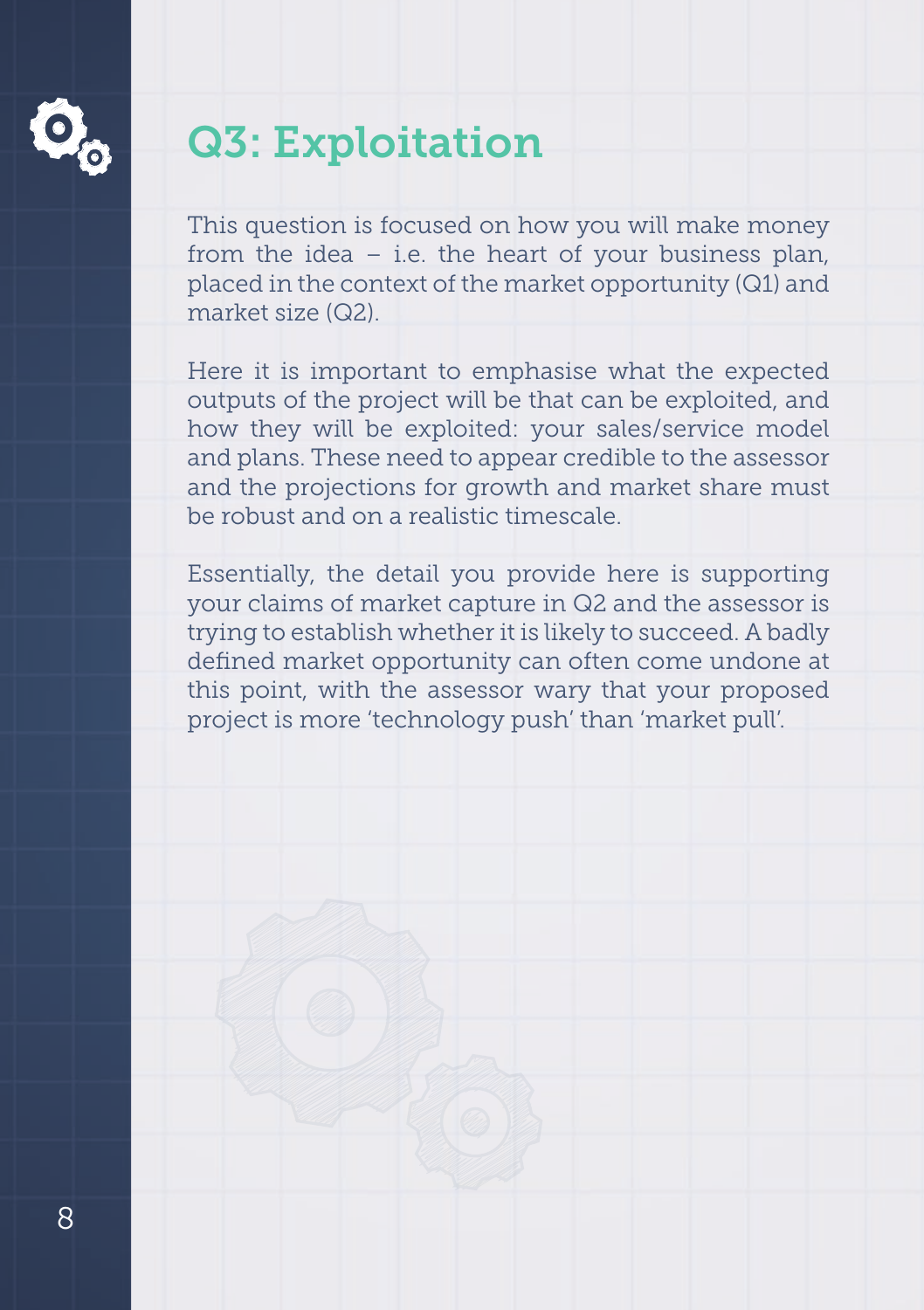### <span id="page-10-0"></span>Q4: Benefits

Here you are describing benefits for the project partners, but also outside the project. The applications that do well go beyond restating the commercial benefits of the idea, and also emphasize the ways in which others might benefit.

Given that these are public funds, it is important to demonstrate that the project will be helping more than just the proposer. You must provide benefits in all categories and explain how these can be achieved by your business strategy.

The key categories are:

- **Economic Benefits**
- **Social Benefits**
- Environmental Benefits

Innovate UK has developed a practical tool that can help develop your thinking around this question: horizons.innovateuk.org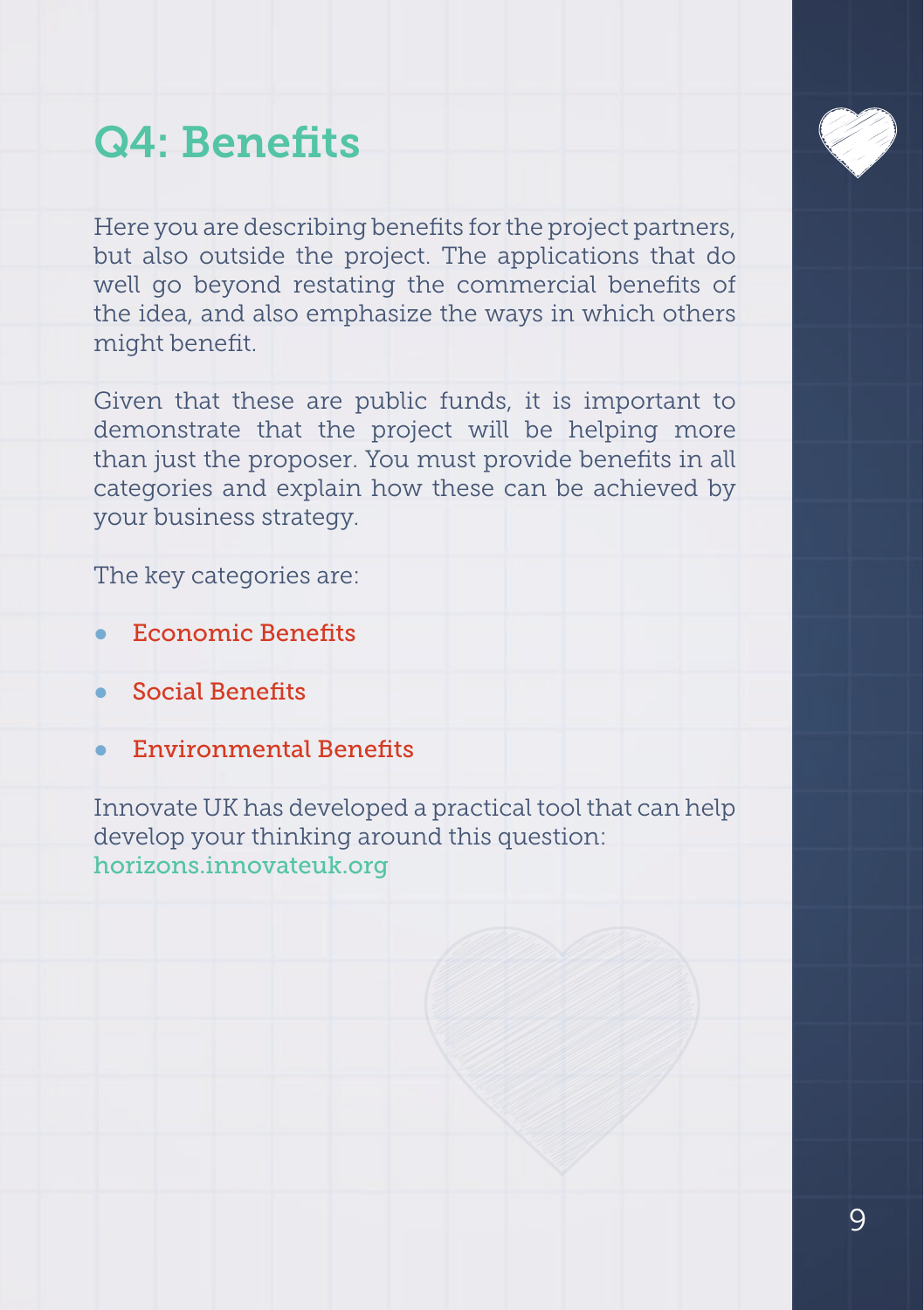### Q4: Benefits

Economic benefits: To your customers, your supply chains and the broader sector – perhaps through exports, raised visibility of the sector or competitiveness of the UK.

Social benefits: These can include regional benefits, in terms of local employment and cluster growth; customer benefits in terms of quality of life, education, empowerment etc; employee benefits such as safer working environment, skill development etc.

Environmental benefits: This can cover emissions (to air, water and ground), raw material consumption (including water), energy efficiency, biodiversity, waste avoidance, recycling, or more sustainable business models or consumer behaviour.

In all cases, don't ignore the potential negative impacts. These should be detailed and their mitigation/ minimisation described or justified. If the assessor judges that your project is potentially damaging, and that you haven't considered this, it will score very low.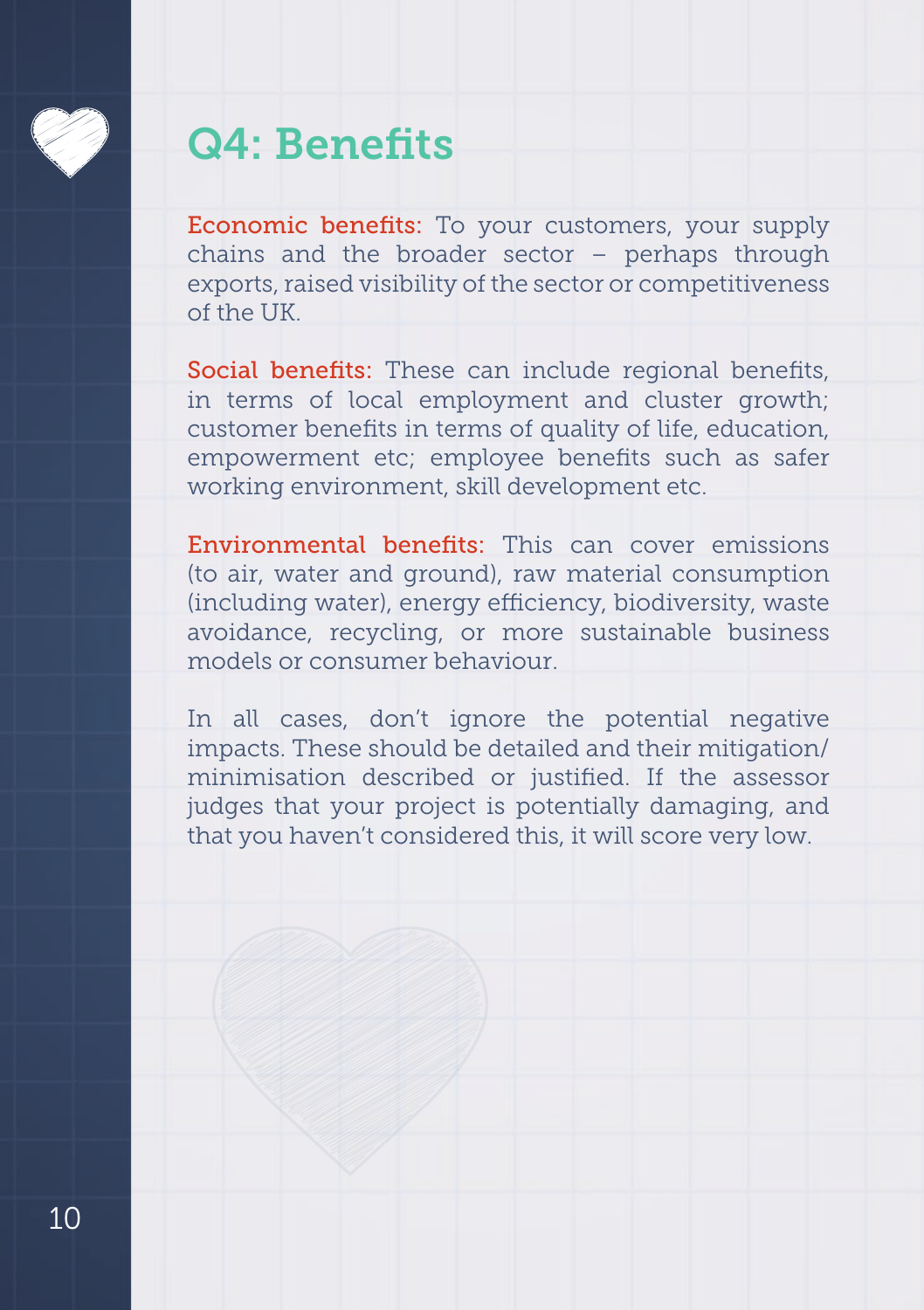# <span id="page-12-0"></span>Q5: Project Plan

It is important to explain what you will do in the project – i.e. how you will address the critical success factors described in Q1. The assessor wants to understand the technical approach and although they tend to be knowledgeable in your sector, you should not assume familiarity with all the technical aspects.

Avoid jargon and acronyms and break down the project into key work packages and milestones. The suggested format is useful to ensure you include all the relevant information clearly and concisely:

- Work Package No. & Name
- Partners involved
- Timeline (e.g. M0-12)
- **Description of Activity**
- Milestone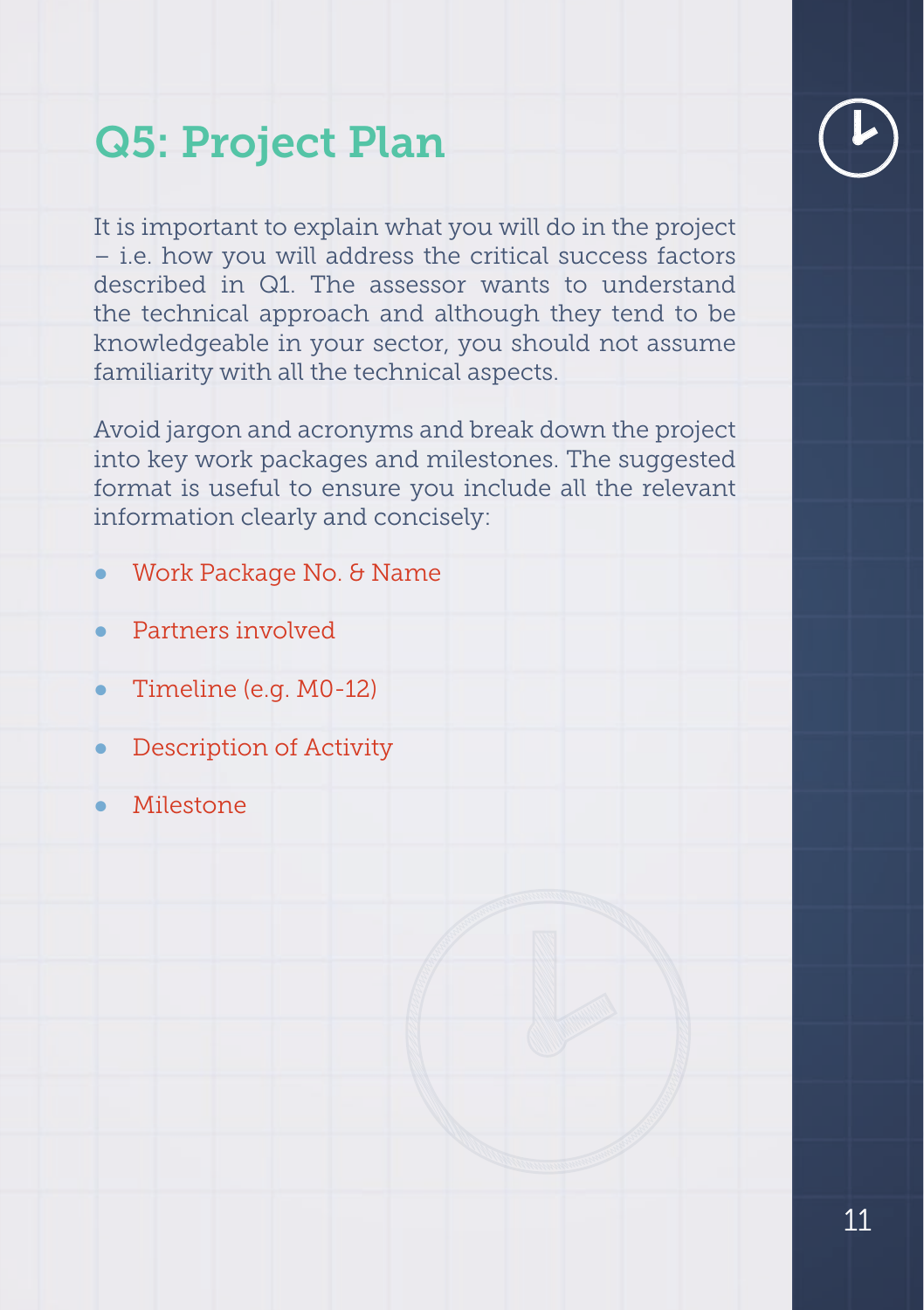

### Q5: Project Plan

The project is best summarised in a Gantt chart (included as an appendix – this is mandatory for Smart and allowable for second stage CR&D competitions) and each task explained. Provide an appropriate level of detail – a handful of tasks is too little, but breaking down every week is too much. The tasks should be clear on resource allocation, cost and interdependency with other tasks.

This response shouldn't be treated any differently to most internal project plans. The assessor is looking to see if the plan is realistic, whether there is sufficient resource (and where it is coming from) and if management will be an issue. Make clear the reporting lines, especially with multiple sub-contracts or partners.

The assessor is looking to see if the plan will achieve on the project objectives and will have considerable project management experience so make sure it is clear and all adds up!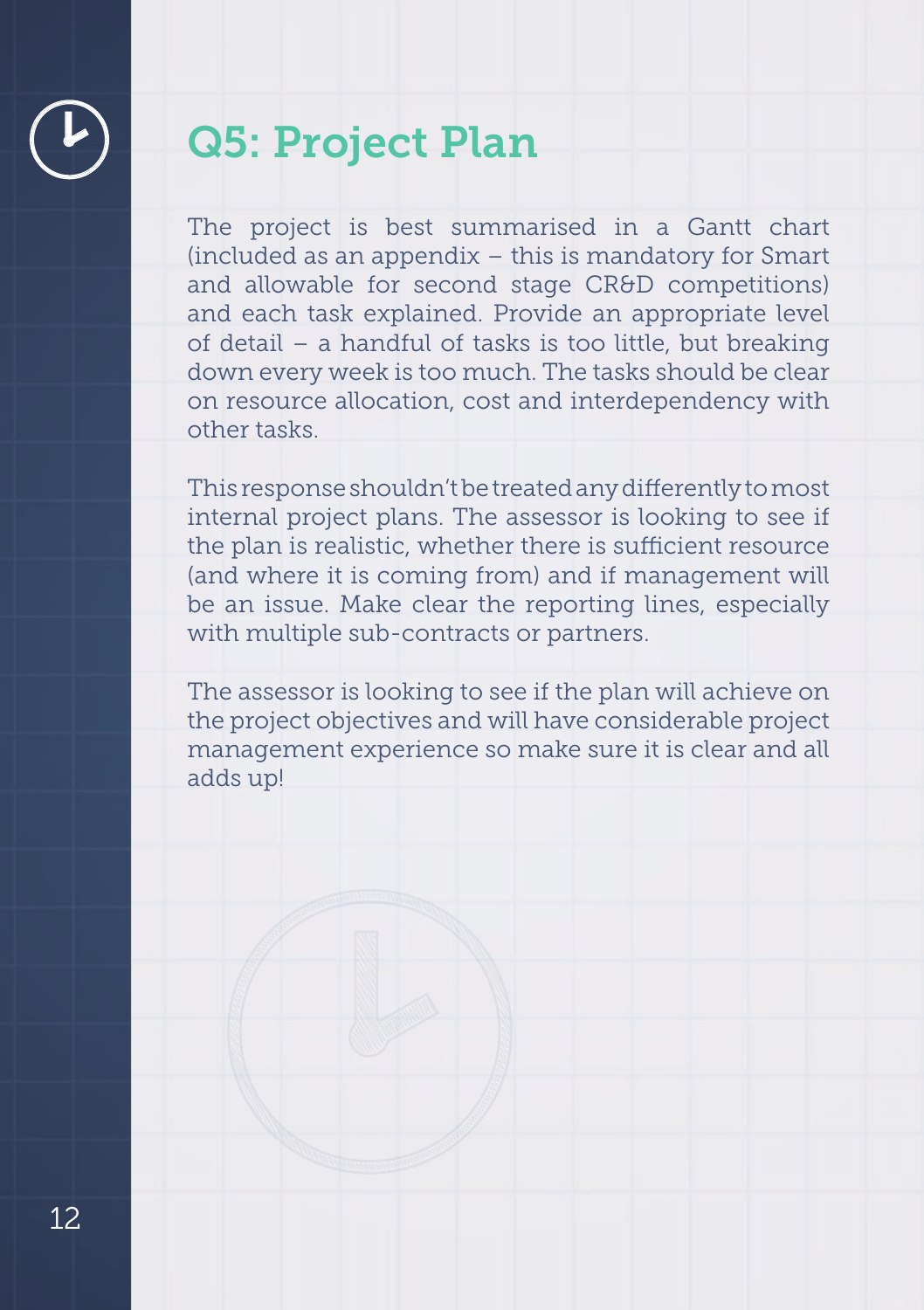## <span id="page-14-0"></span>Q6: Innovation

To score highly, the project needs to display technical (pushing the boundaries of a technology or applying it to a new problem) AND commercial (addressing a need in a novel way) innovation.

Make it explicit to the assessor how your project does both of these and use language to make the innovation easy to identify. The assessor will be looking to see if the innovation levels are step-change – i.e. radically different rather than an incremental improvement. Without making wild, unsubstantiated claims, you need to make sure that your idea is genuinely novel and that it doesn't come across as too incremental or inconsequential.

The assessor is also interested in understanding if the innovation can be enabling and underpinning: i.e. does it have the potential to drive improvements in multiple applications across a wide scope.

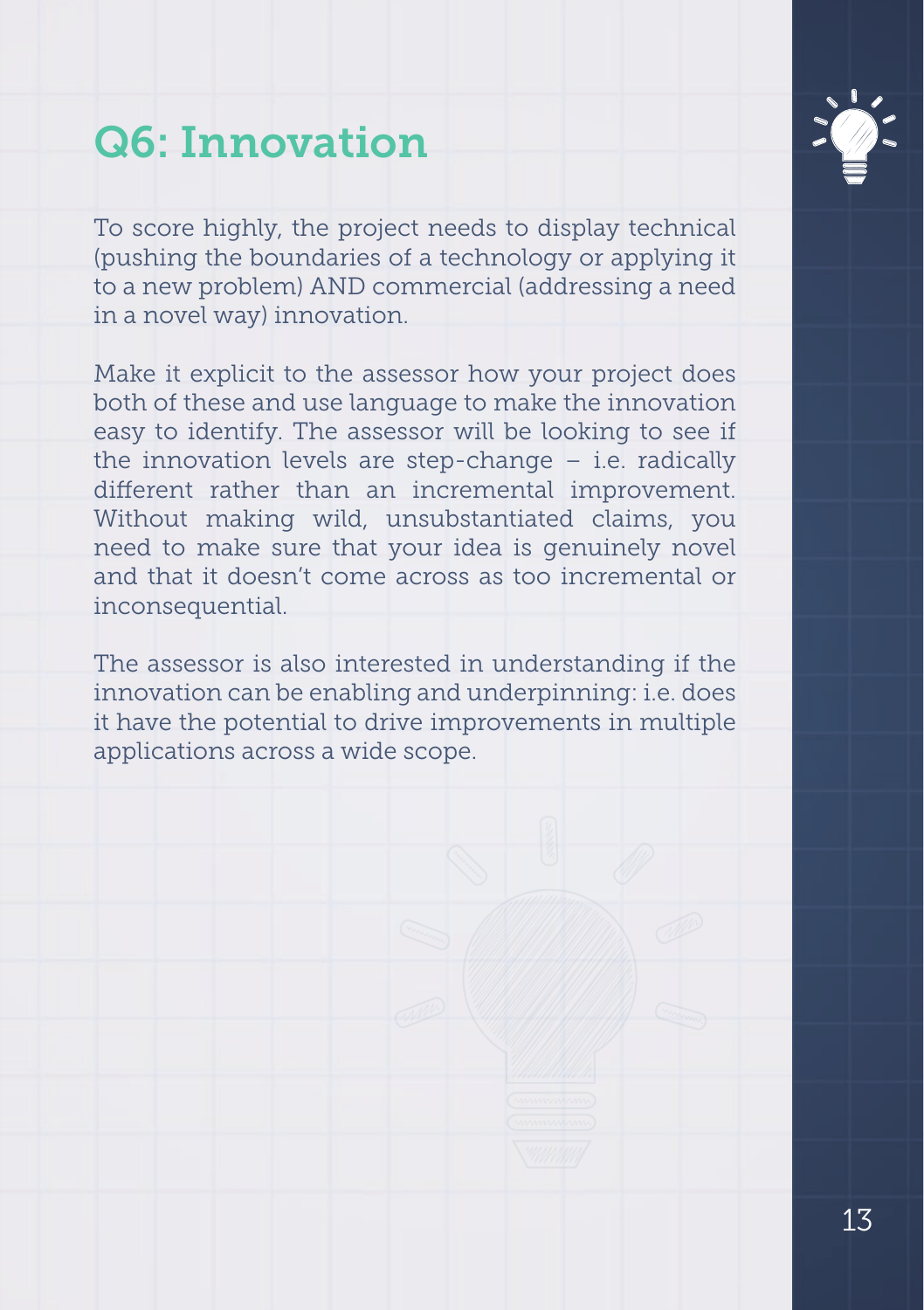<span id="page-15-0"></span>

### Q7: Risks

#### First of all: risk is not a bad thing!

For a radically innovative project, risk is likely to be high and Innovate UK appreciate this. Rating risk overall as low will mark down your score – the question arises why you need public support to de-risk the project if it is already low risk.

Secondly, ensure you undertake a complete risk assessment across all the categories listed. Many proposals ignore or give scant attention to commercial and environmental risks and are marked down because of it. You must describe mitigation strategies for each identified risk (and rate each one). This is not about coming up with reasons for why this risk isn't a problem, but rather a strategy you will follow to minimise and control the risk. Best practice is to provide a table with the headings:

- Risk
- Rating (High, Medium, Low)
- Impact
- Mitigation

Commercial risks may include losing partners/subcontractors, staff, changes in market or raw materials costs etc. Environmental risks could include generation of new waste streams or emissions, increased energy use or demand from users.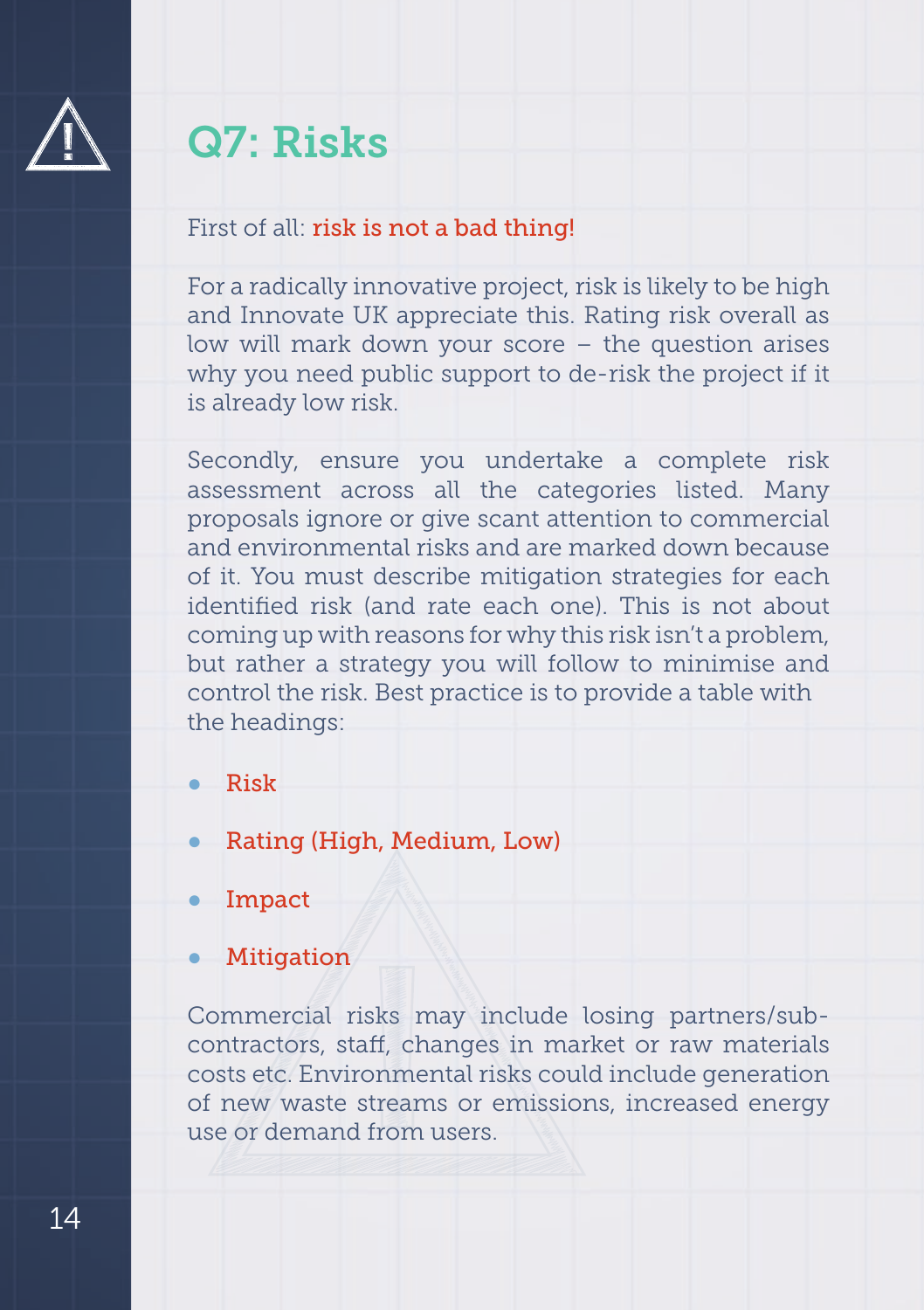# <span id="page-16-0"></span>Q8: Skills & Project Consortium

The assessor wants to understand if the project partners have the skills, experience, resource and facilities to carry out the project AND exploit the results themselves.

Many projects fall down here on the route to market aspect and don't demonstrate that they have engaged likely customers or manufacturers.

The assessor wants evidence to give them confidence the project will proceed as described and will be likely to deliver the intended outcomes after the project has ended (projections in Q3).

One aspect here is why a sub-contractor or partner has been included – what value are they bringing, and is it core to the delivery of the project?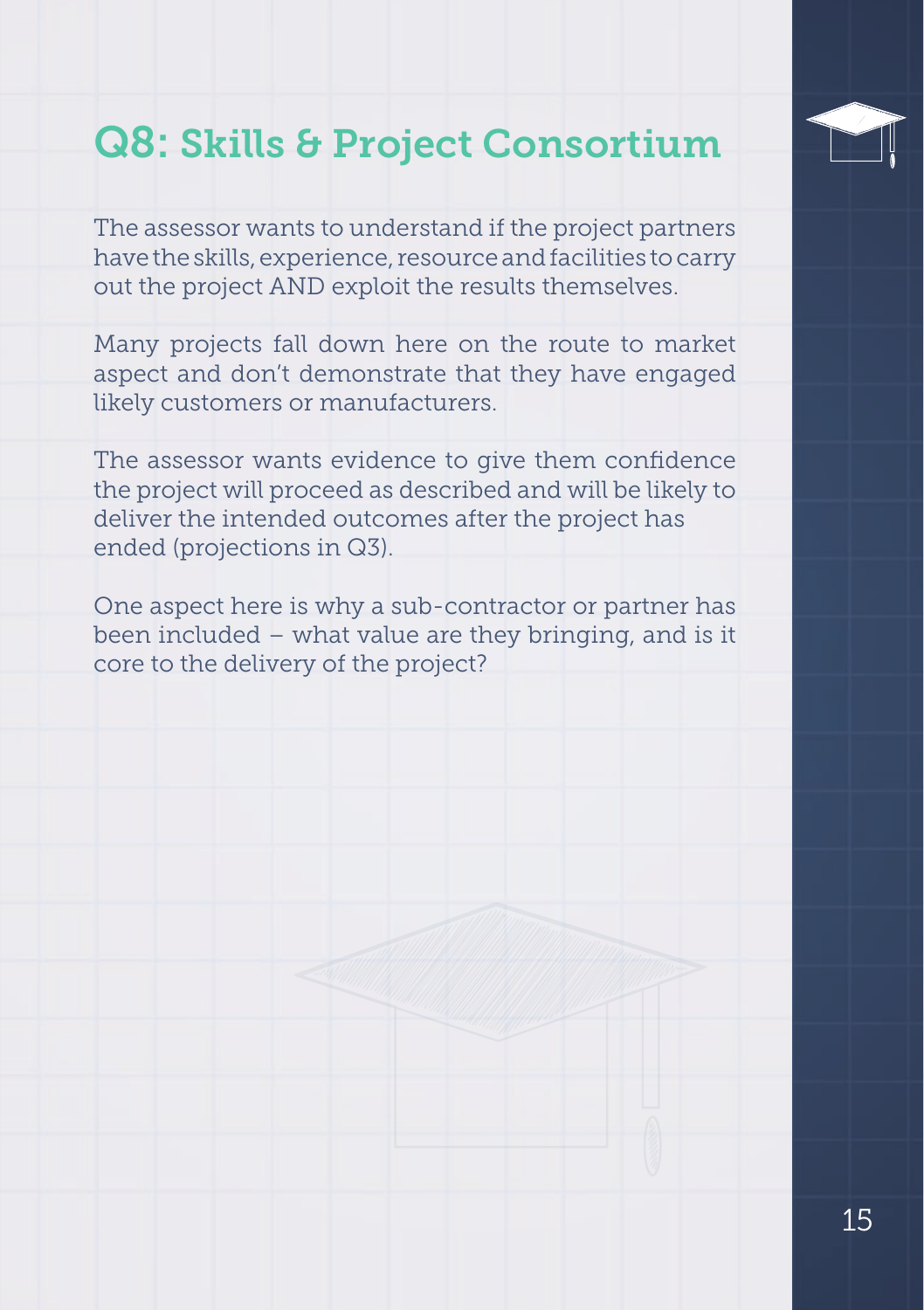<span id="page-17-0"></span>

### Q9: Finances

The assessor is judging value for money in this response, and they will scrutinise the compulsory finances form. Take time and care with this and ensure costs are in the right sections, e.g. don't put capital equipment in materials. Make sure the resource allocation in the project plan match the labour costs. Overheads need to be realistic – too low is as bad as too high.

Don't be vague with descriptions of costs.

The assessor will be asking the following key questions: is the budget right for the size and complexity of project described? Is it in line with the project plan? You should also make clear where the commitment for the balance of the project costs is coming from. Use the response to address this and explain the costs in the form, particularly if they are high.

The finances form (which is an excel workbook) should be distinct from the section you complete. Your response must not repeat what's in the excel workbook, but rather should provide a narrative and explanation of your reasoning behind the costs, e.g. how many person months do the staff costs represent.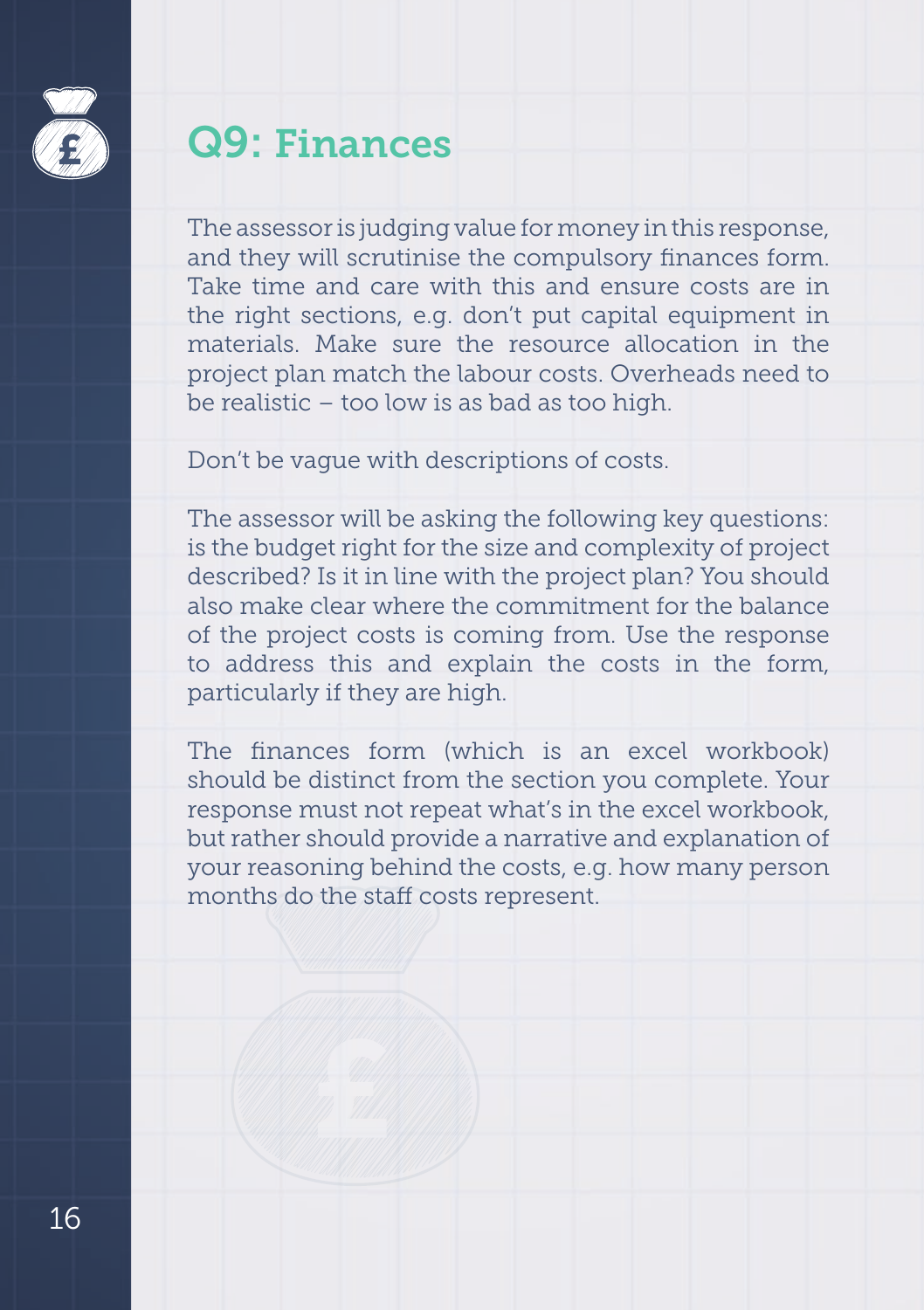### <span id="page-18-0"></span>Q10: Additionality

This question is simpler than it used to be. Essentially you are explaining why public money should be used on your project.

Ideally by now you will have described such a compelling and exciting project that you yourself will start to wonder why it even needs public help! So, you need to explain why you can't afford it, and then show why commercial finance isn't available.

The kind of answer that assessors are looking for here usually relates to risk: i.e. it is too risky for commercial investors; hence Innovate UK funds could help to get through this stage of development.

Other important factors include: reducing the time to market in order to get there ahead of competitors, to increase the amount of R&D taking place in the UK, or to facilitate a new R&D collaboration.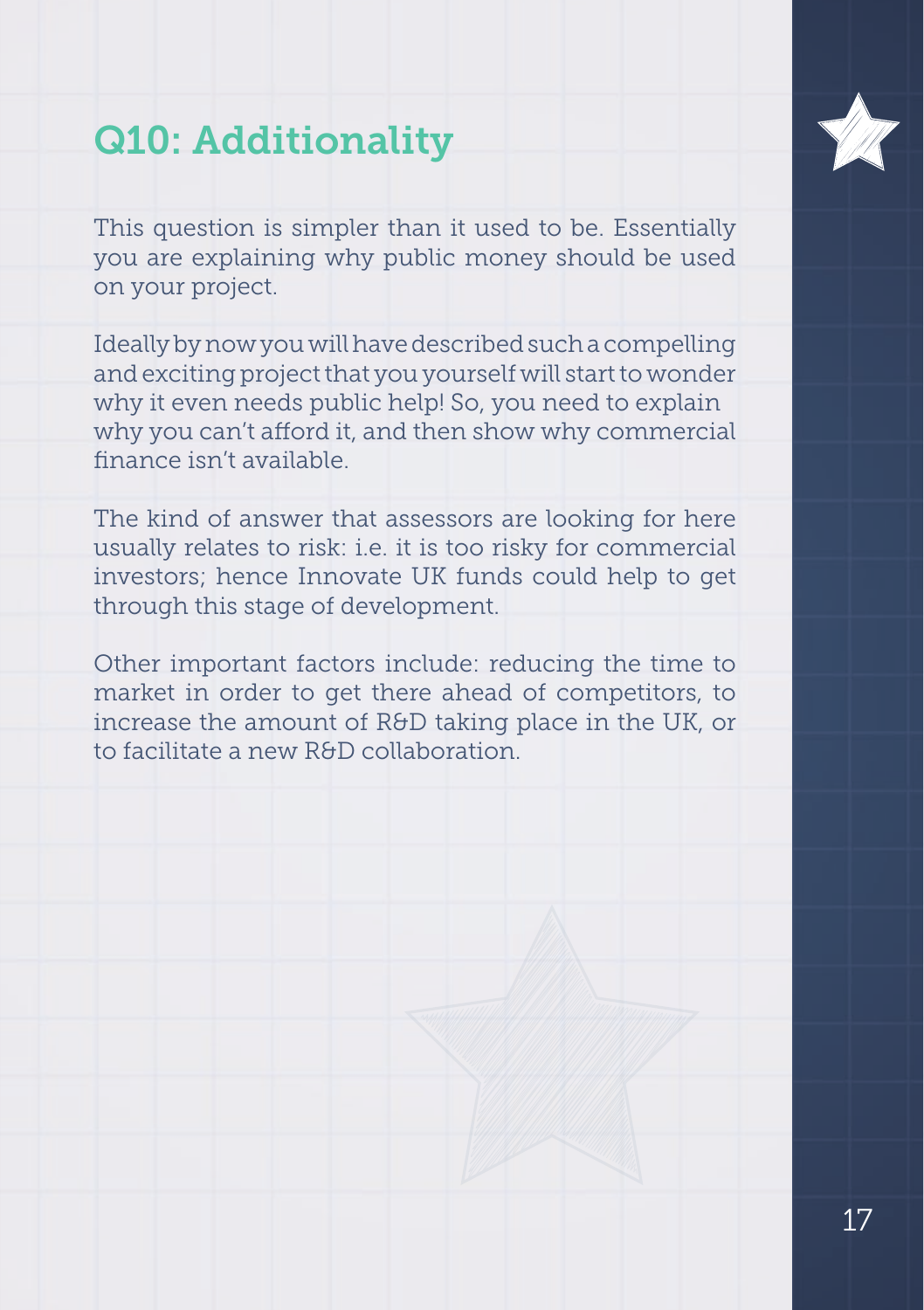<span id="page-19-0"></span>

### Appendices

Use these carefully. Assessors don't want pages and pages of back-up data or technical jargon. Appendices shouldn't simply be longer responses to the preceding questions, but rather be used to provide graphic summaries.

Note the limits for Appendices – assessors are instructed not to consider anything that goes beyond these.

The best appendices contain:

- Graphical data supporting the market description and return on investment assumptions in the early questions (Q1 & 2)
- A neat Gantt chart of the project timelines (Q5)
- Perhaps an organogram showing reporting lines  $(Q5)$
- Any diagrams that explain the technical innovation so an assessor can more easily understand the concept  $(Q5 66)$
- A full risk assessment table  $(Q7)$
- Brief biographies of all partners  $(Q8)$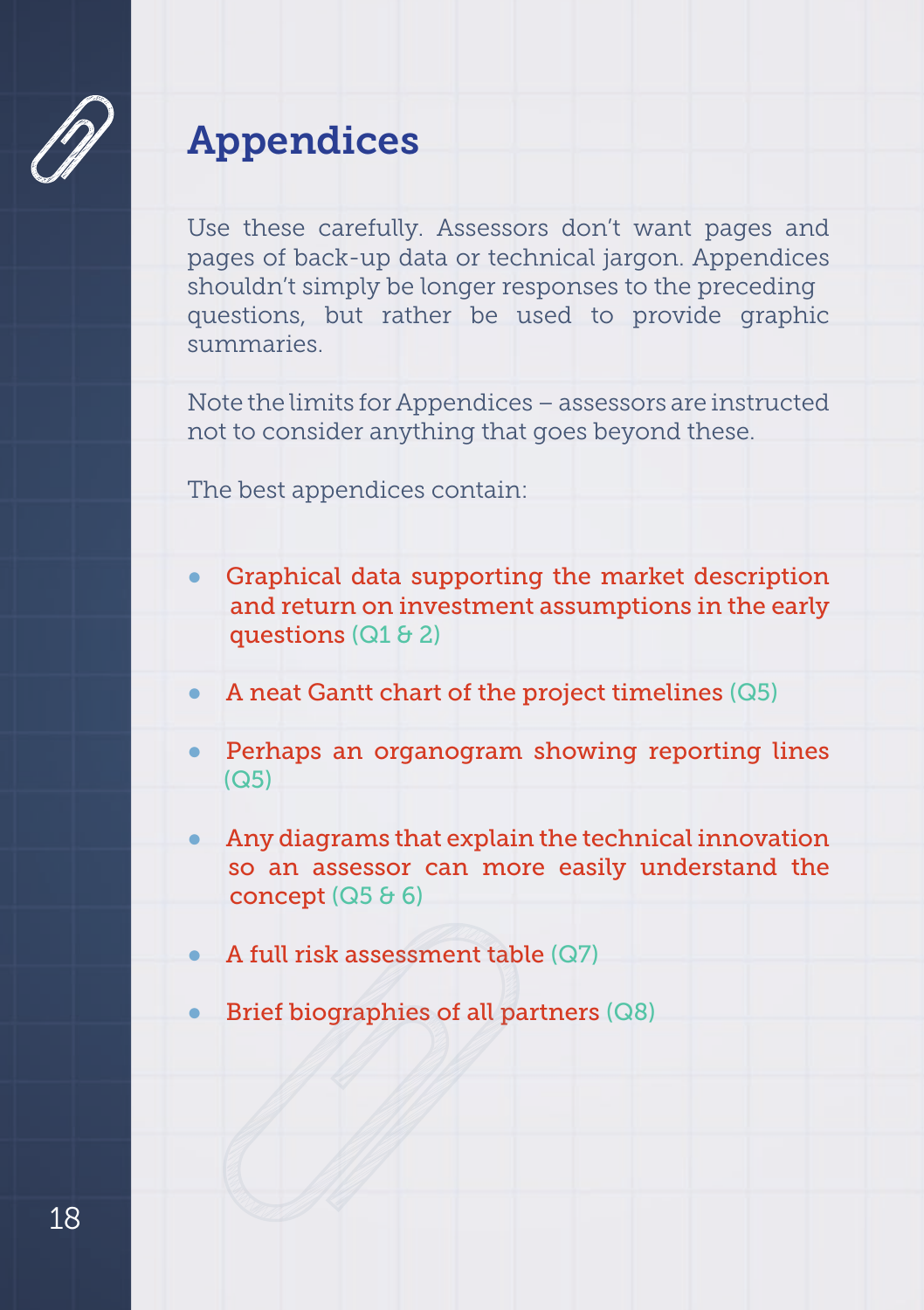

### <span id="page-20-0"></span>Ten Top Tips for Funding Applications

#### 1. Fit within scope

Make sure your project is within the remit for the competition – details can be found in the Briefing Document

#### 2. Agree key points with partners

Get started on your outline project plan and Consortium Agreement as soon as possible – who will do what and who will own what when it comes to IP?

#### 3. Be clear & concise

You don't have much space so make every word count and avoid overly technical language

#### 4. Make a realistic plan

Remember if you get the funding you will have to do the work so don't write yourself into a corner

#### 5. Be convincing

Why do you need the money? Ask yourself – would you invest?

#### 6. Remember risk & innovation

Projects need sufficient quantities of both to be eligible for Innovate UK funding

#### 7. Quantify & justify assertions

Provide numbers and evidence where possible to back up your claims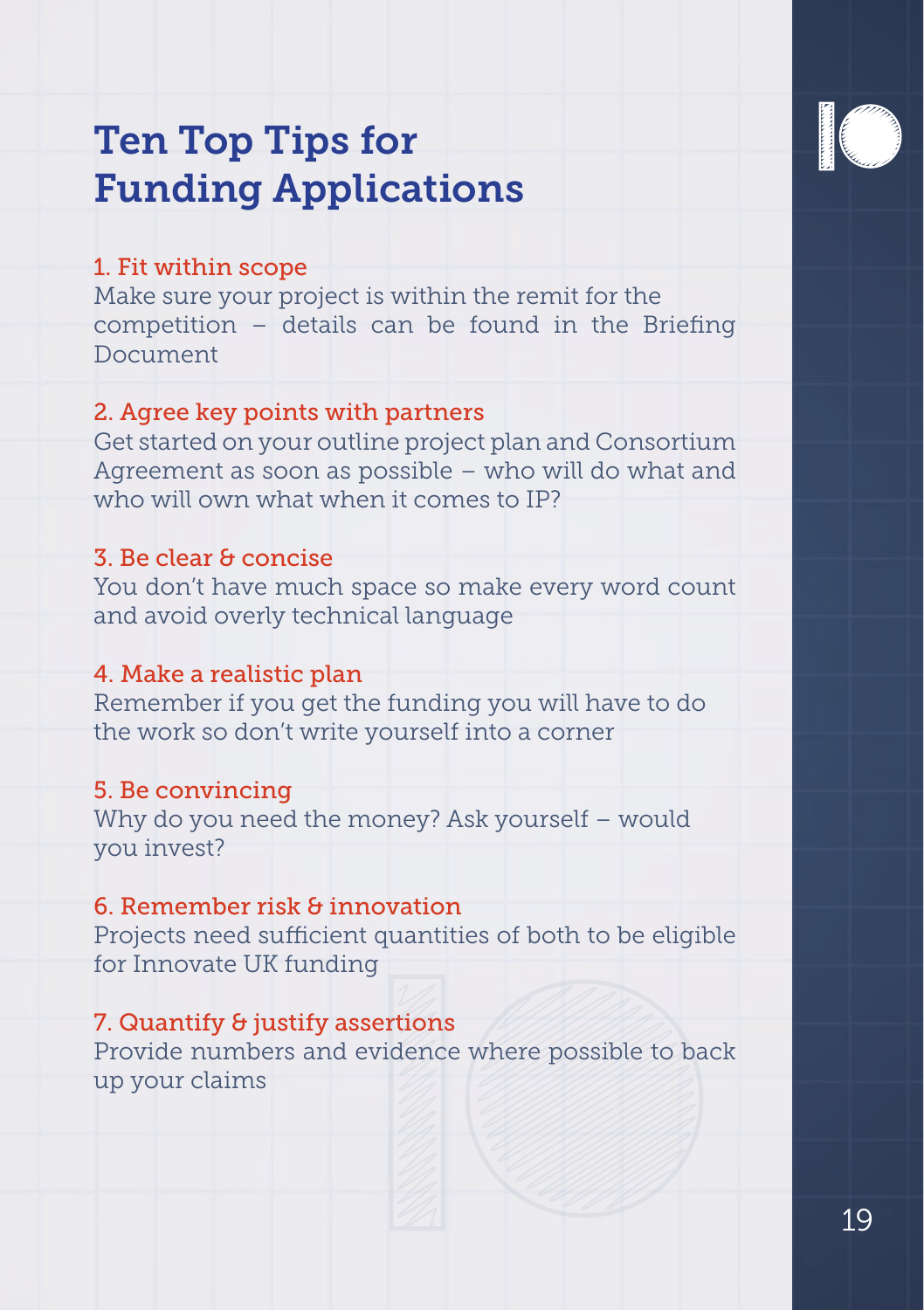

### Ten Top Tips for Funding Applications

#### 8. Check ALL deadlines

All Innovate UK deadlines are noon and you also need to register by the week before to be able to submit a proposal

#### 9. Get advice & feedback from KTN

We are here to help and our service is free - we can provide independent and objective advice on your project.

10. Don't leave it too late to ask questions or submit! Contact us early to get the most value from the support available.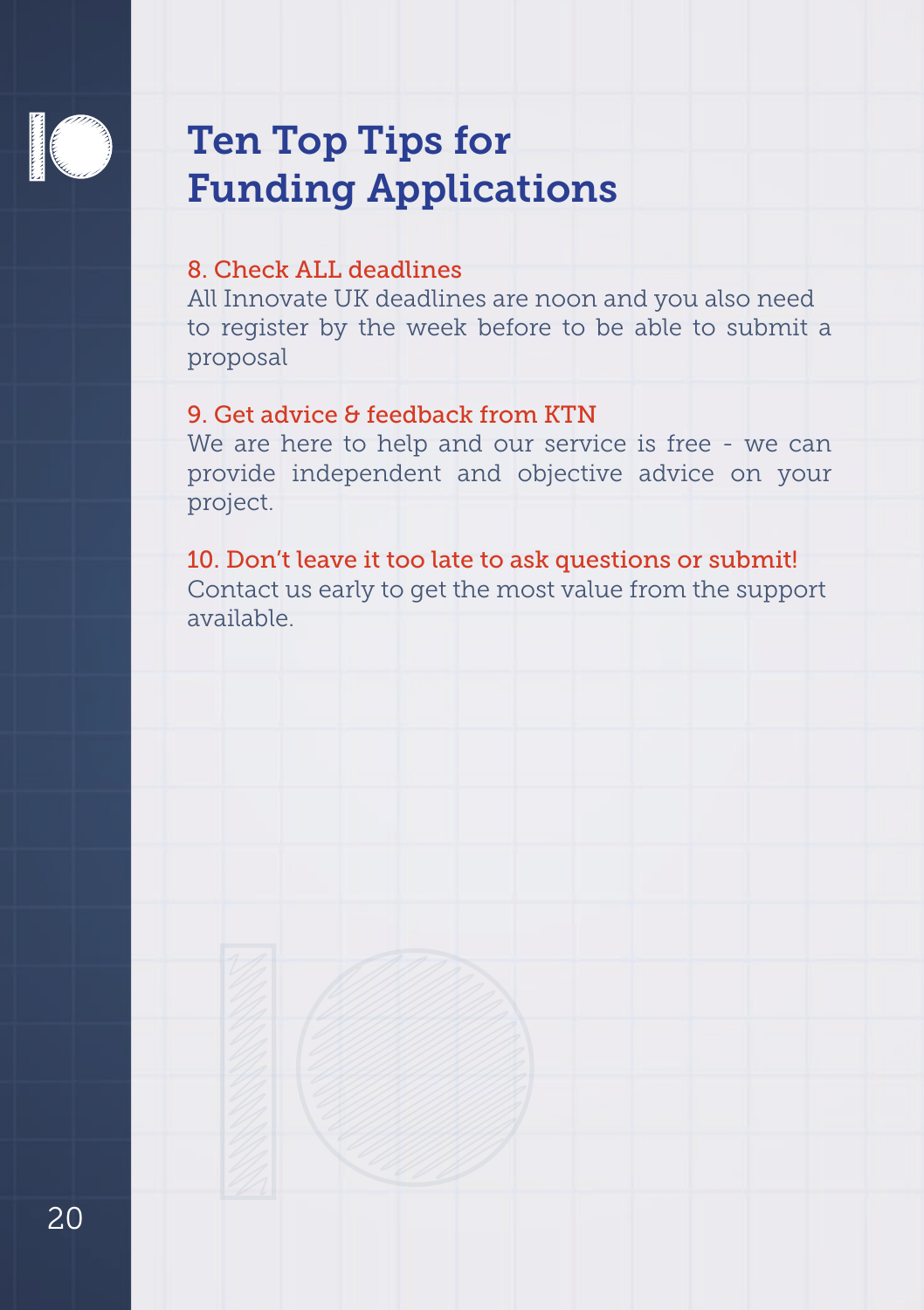#### <span id="page-22-0"></span>KTN Overview





We are eliminating silos to make it easier to assemble multi-disciplinary teams so that we can do more, and do it well.

Chris Warkup CEO

The "half-life of knowledge" is shortening, so we must connect business with research faster than ever before.



David Lockwood Chair



#### 16 Industry Communities



17 Cross-sector Groups



60,000+ Members



6,000+ Delegates/year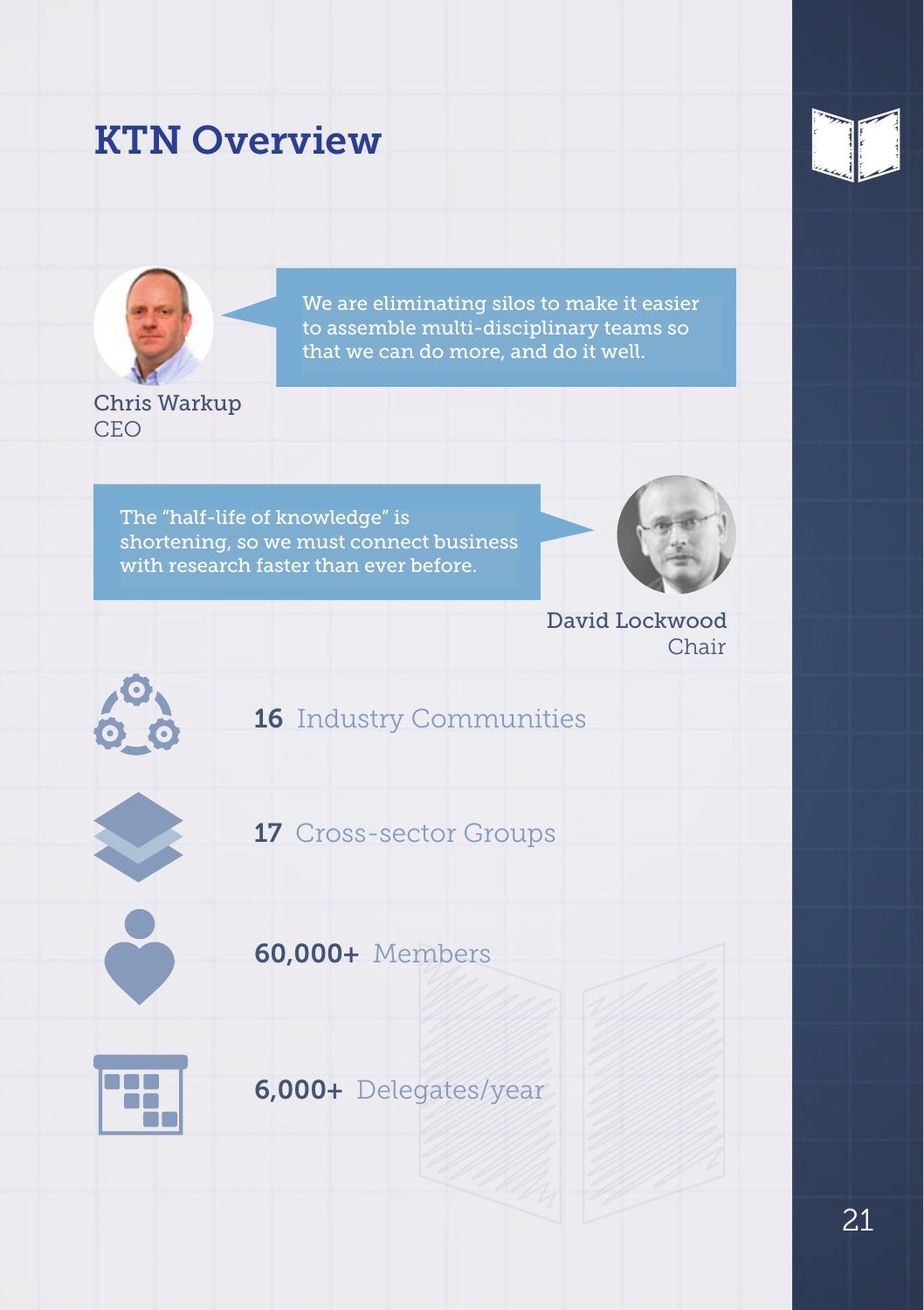

### KTN Communities

The Knowledge Transfer Network

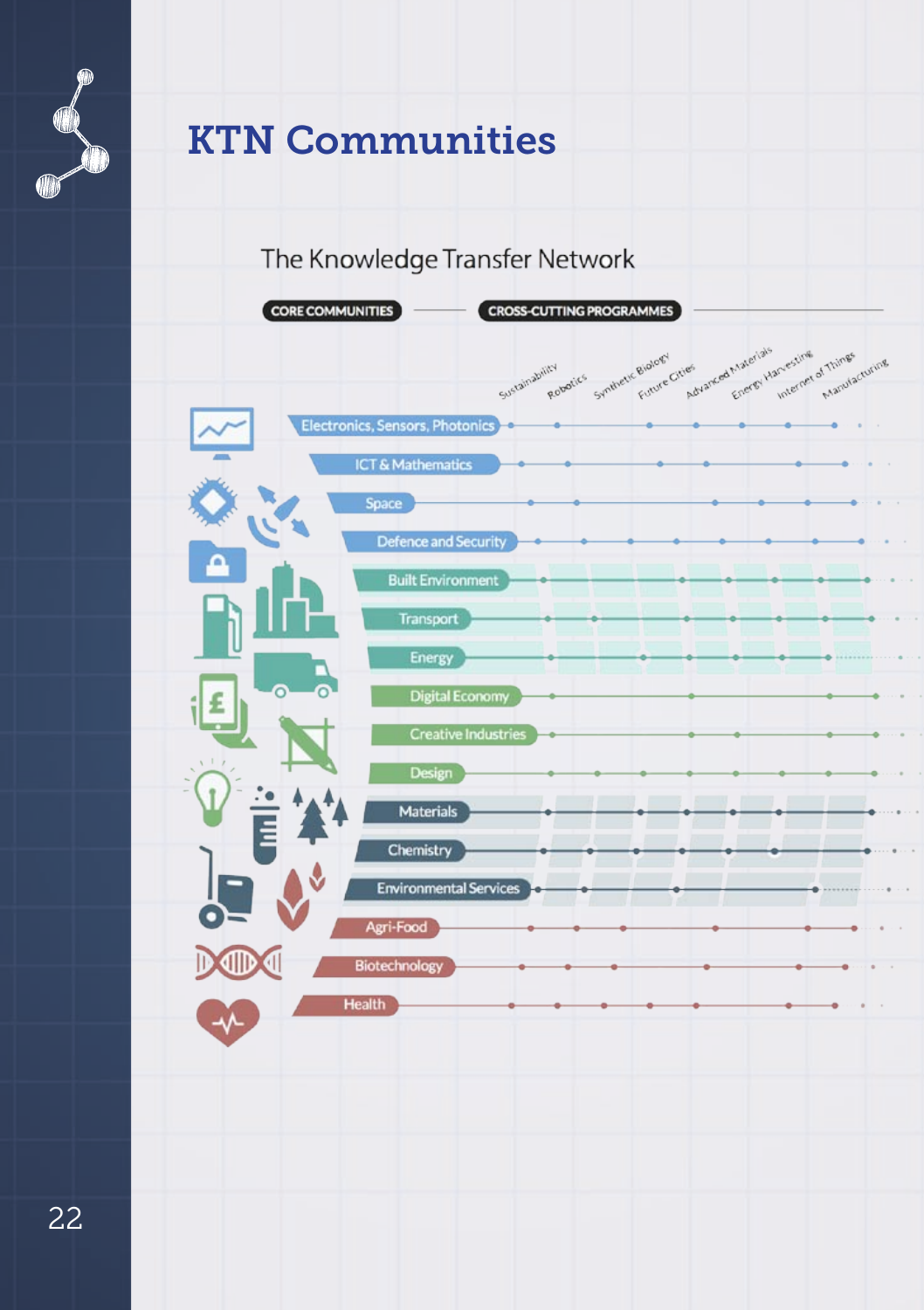

KTN represents 16 industry communities and has >60k members. Additionally, there are cross cutting programmes such as Access to Funding & Finance, Sustainability, Design and International (with special focus on Horizon 2020).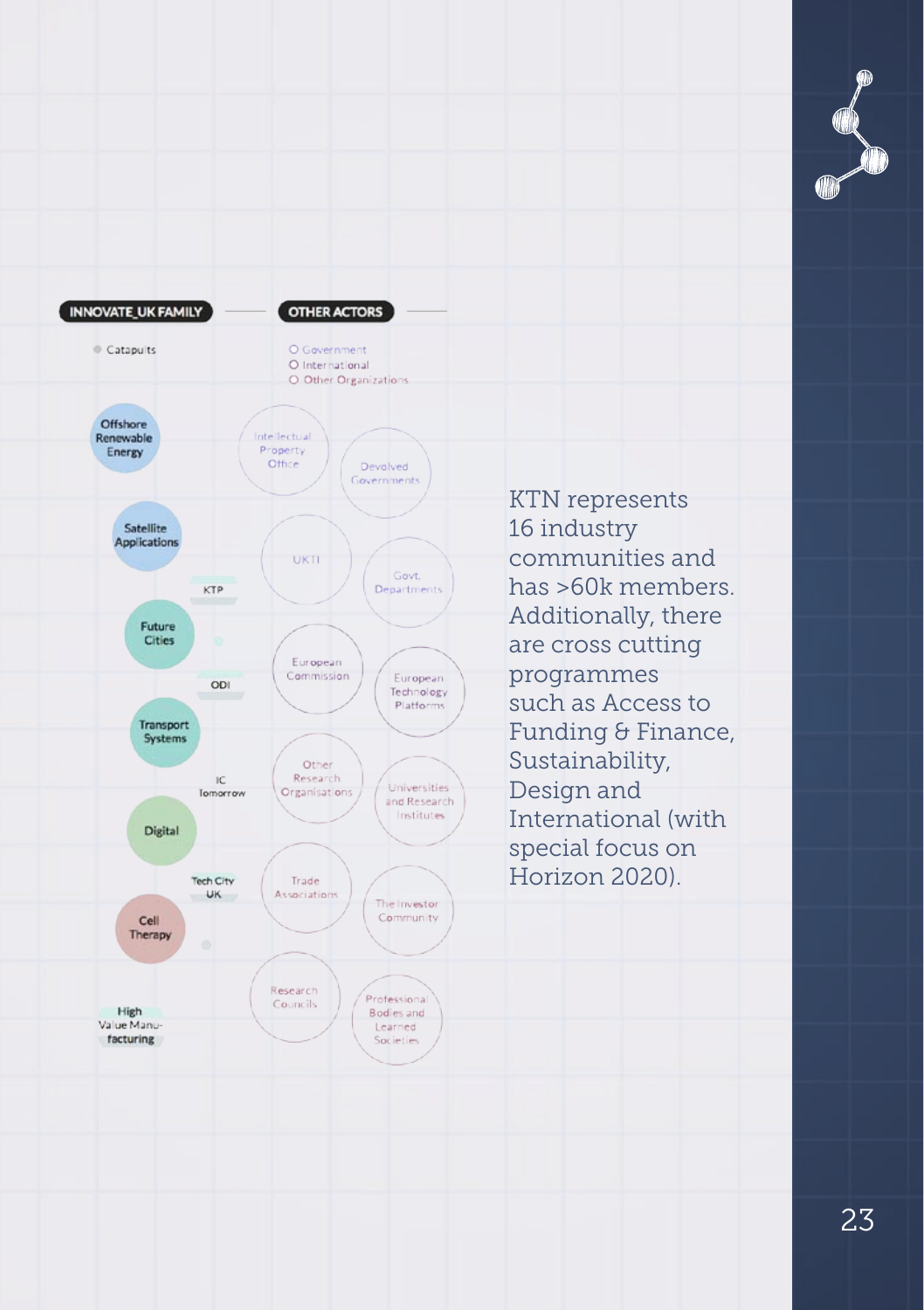<span id="page-25-0"></span>

#### Meet the Access to Funding & Finance Team

The Access to Funding & Finance (A2FF) team is responsible for developing KTN's strategies for assisting innovative companies through the application and raising of finance, be-it lending, grants, or equitybased.



 Ian Tracey (Head of A2FF)



Kezia Williamson (Knowledge Transfer Manager)



Paul Meakin (Knowledge Transfer Manager)



Marc Burke (Knowledge Transfer Manager)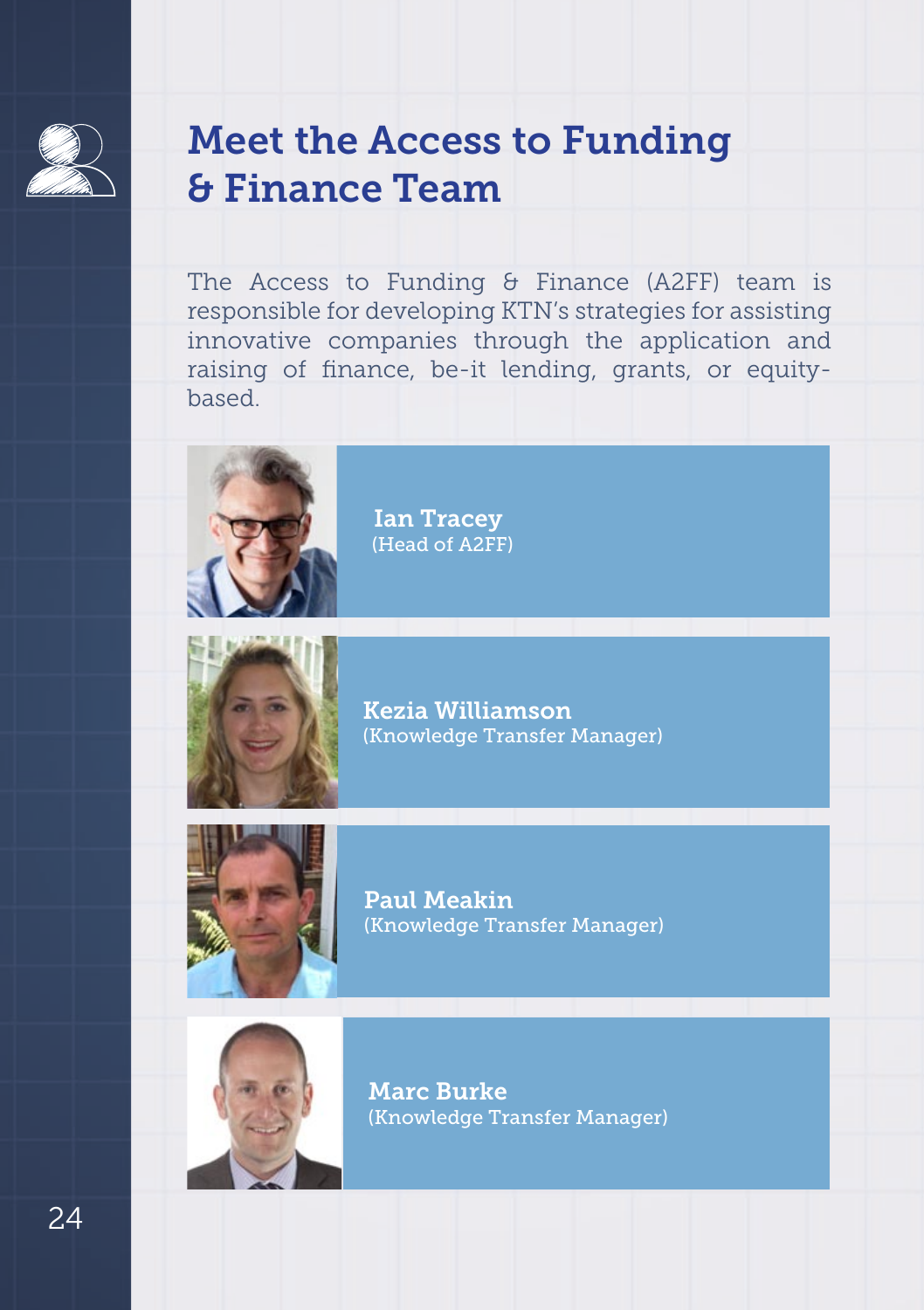

The A2FF team is also responsible for running the Venturefest network (venturefestnetwork.com), which brings local innovation communities together through events across the UK.



Dave Waller (Venturefest Network Manager)



Paula Rogers-Brown (Knowledge Transfer Manager)